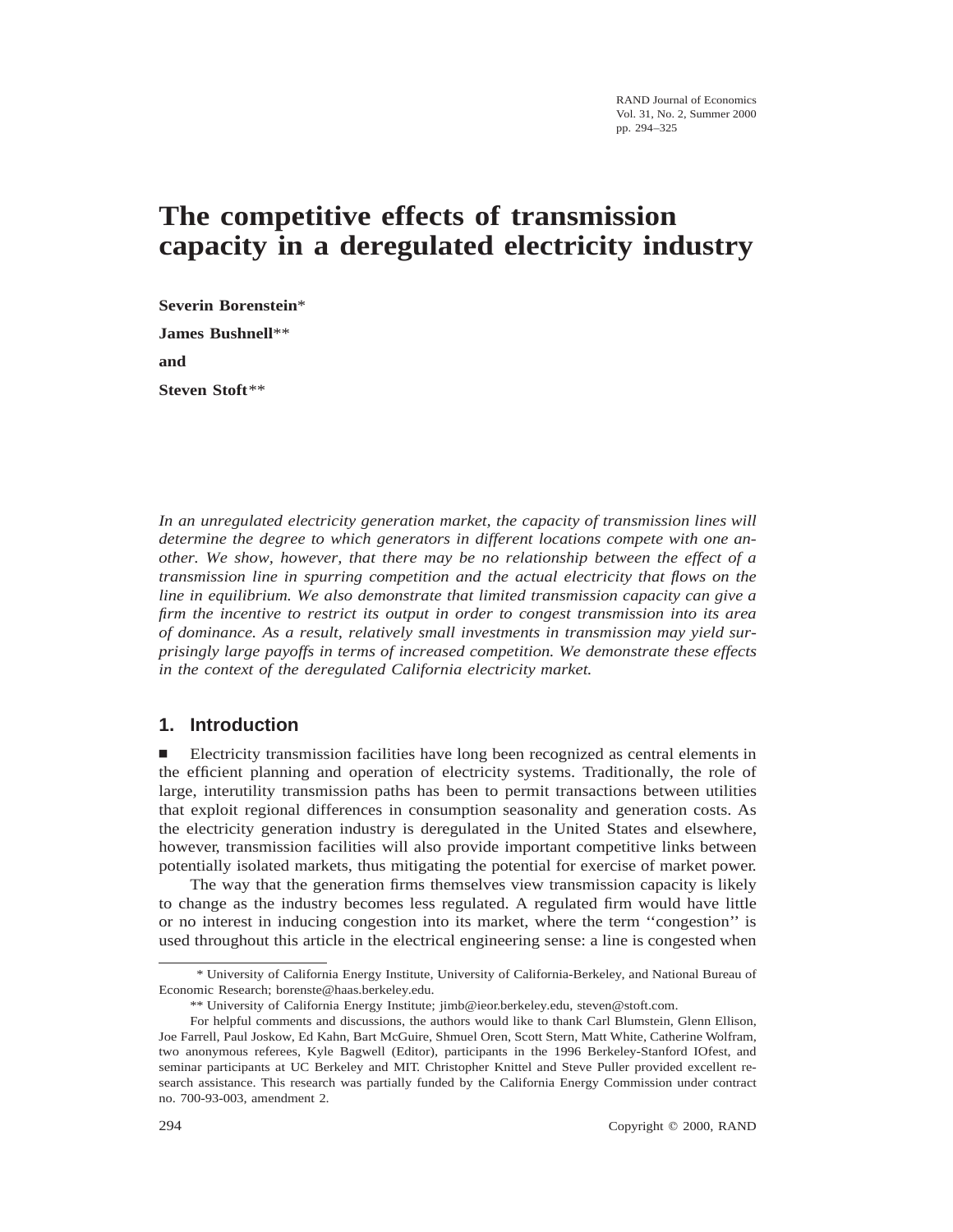the flow of power is equal to the line's capacity, as determined by various engineering standards. A profit-maximizing firm, however, may find it quite profitable to induce congestion into its area, thereby becoming a monopolist on any residual demand left unserved by imports from other regions.

In this article we examine the incentives of unregulated generation firms and the competition-enhancing role of transmission facilities.1 The model we use, of two geographically distinct electricity markets, can be thought of as a first-level approximation to the market distinctions between northern and southern California. In the situation where each market is dominated by a single supplier, the benefits of increased transmission capacity manifest as greater competition, in some cases with less actual power flow. The mere threat of competitive entry that is provided by additional transmission capacity acts as a restraining influence on the dominant supplier in each market, causing each to produce nearer to competitive levels even though the threatened imports are not in fact realized.

To achieve the full benefits of competition, the transmission capacity between these two markets must be large enough so that each firm prefers to compete over the larger market rather than to act as a residual monopolist in its own, local market. We find that the amount of transmission capacity necessary to achieve this result can be surprisingly small in some cases. Interestingly, in a deterministic world, additional transmission capacity above that critical ''threshold'' level is of no value. We also find that use of the transmission line may decline when it is expanded to sufficient capacity to support competition.

The analysis of competition between two dominant supply firms separated by a (potentially) constrained transmission link yields several important insights that have immediate policy implications. First, in regions with a few dominant suppliers, it seems likely that the incidence of congestion on transmission links will increase as the regulation of these firms is relaxed. This increased likelihood of congestion implies that the relevant geographic markets considered for market power analysis may be smaller than those indicated by historical congestion patterns or by simulation of perfectly competitive markets. The Federal Energy Regulatory Commission (FERC) has relied upon historical transmission flow and congestion data to determine the geographic scope of markets in order to analyze proposed mergers and has recently proposed the use of simulation models that assume output levels are set according to a principle of ''least-cost'' production.2 Our results indicate that such approaches may greatly understate the potential for market power in some markets.

Second, in a deregulated electricity market, the social benefits provided by transmission facilities may no longer be closely linked to the usage level of those facilities. Historically, before making an investment in transmission facilities, an investor-owned utility would have to demonstrate the ''public convenience and necessity'' of the new line (see Baldick and Kahn, 1992). The most common measure of necessity was the level of congestion along the path served by that line and the forecast utilization of additional transmission capacity. Our results demonstrate that in some circumstances, modest additions to a transmission network can yield extremely large social benefits, even though there would be little actual power flowing over the network.

Currently, however, discussions of standards for the planning and construction of new transmission facilities have focused almost exclusively on the reliability-enhancing

<sup>&</sup>lt;sup>1</sup> We do not study the incentives of transmission owners, who remain subject to some form of regulation in nearly all markets. We take the capacity of transmission as determined exogenously.

<sup>2</sup> See Joskow and Frame (1997) for an example of the former and Borenstein, Bushnell, and Knittel (1999) for a discussion of the latter.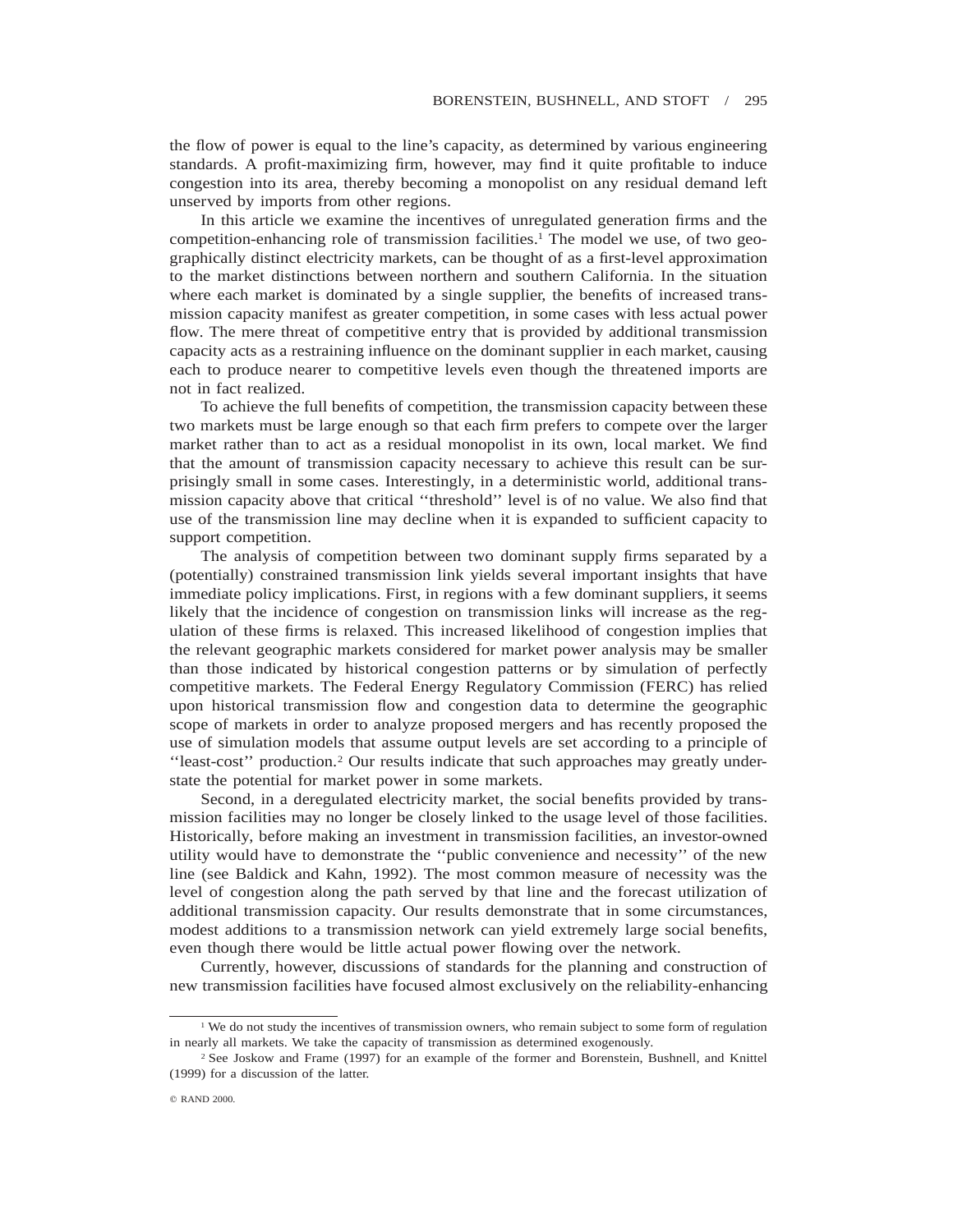aspects of transmission expansion (see Western Systems Coordinating Council, 1997). Even when ''economic'' benefits are considered, they are usually limited to assessments of the benefits of reduced curtailments in service, increased imports or exports over the new facilities, or revenues derived from charging for the usage of the new capacity.3 This emphasis on the reliability and cost benefits of relieving transmission bottlenecks could lead to poor policy decisions, since even unused capacity on a transmission path may still be providing important benefits by discouraging the exercise of market power.

In Section 2 we describe the issues and choices faced by firms in separate markets that have the potential to be geographically distinct. In Section 3 we introduce a model of two identical, but geographically distinct, markets that are linked through a single transmission path. We show that the capacity of this transmission path plays a crucial role in determining the market outcomes and derive an expression for the threshold transmission capacity that is sufficient for completely integrating these two markets. We show that for transmission capacities less than this threshold capacity, no purestrategy Cournot equilibrium outcome can exist, and we discuss briefly the nature of the mixed-strategy equilibria. Section 4 discusses several insights, extensions, and generalizations from these results, including the important extension to asymmetric markets. In Section 5 these results are applied to a model of California's electricity market, which is undergoing restructuring. We demonstrate the potentially very significant impact on this market of the capacity of the major north-south transmission path. Our conclusions are summarized in Section 6.

# **2. Geographic market distinctions**

n At first glance, the electricity industry resembles any other in which there are spatially separated markets between which trade is possible. Consider two markets that are identical in every respect. Assume that each has a monopoly supplier with identical costs. If these regions were completely separate, there would be identical monopolistic solutions in the two regions. If, on the other hand, each producer were able costlessly to ship very large quantities into the other's market, the markets could no longer be considered geographically distinct. There would instead be a single market served by a duopoly.

When one considers the unusual physical properties of "transporting" electricity, this standard trade problem exhibits some surprising characteristics. First, electricity can be rerouted or reshipped almost costlessly. A marketer can buy electricity and, if lines are not congested, have it delivered to (or consumed at) a different location at virtually no cost. This means that price differences can be easily arbitraged. Second, electricity is perfectly standardized, so the market deals in a completely homogeneous good. As a result, if the producer in market 1 tries to ship 10 MW to market 2, and the other producer decides to ship 9 MW to market 1, only 1 MW of power actually flows over the line. In contrast, a Ford that is exported to Japan is actually shipped, not netted out from the number of Toyotas exported to the United States. Last, most studies of geographic trade barriers, which consider shipping, highway, or rail transportation, do not assume constraints on shipping *capacity.* It is simply not a binding constraint for most spatially distinct markets.4

<sup>&</sup>lt;sup>3</sup> In a recent assessment of transmission capacity additions (California ISO, 1998), the California Independent System Operator identified six needs that such projects fulfill. The only need related to the competitiveness of the generation market is the reduction of reliance upon ''must-run'' contracts. There is no consideration of the benefits of enhanced competition among suppliers in the broader California market.

<sup>4</sup> Natural gas markets in some areas may also fit our model. These results would also apply to natural gas markets to the extent that there are firms with market power. Krishna (1989) discusses an example of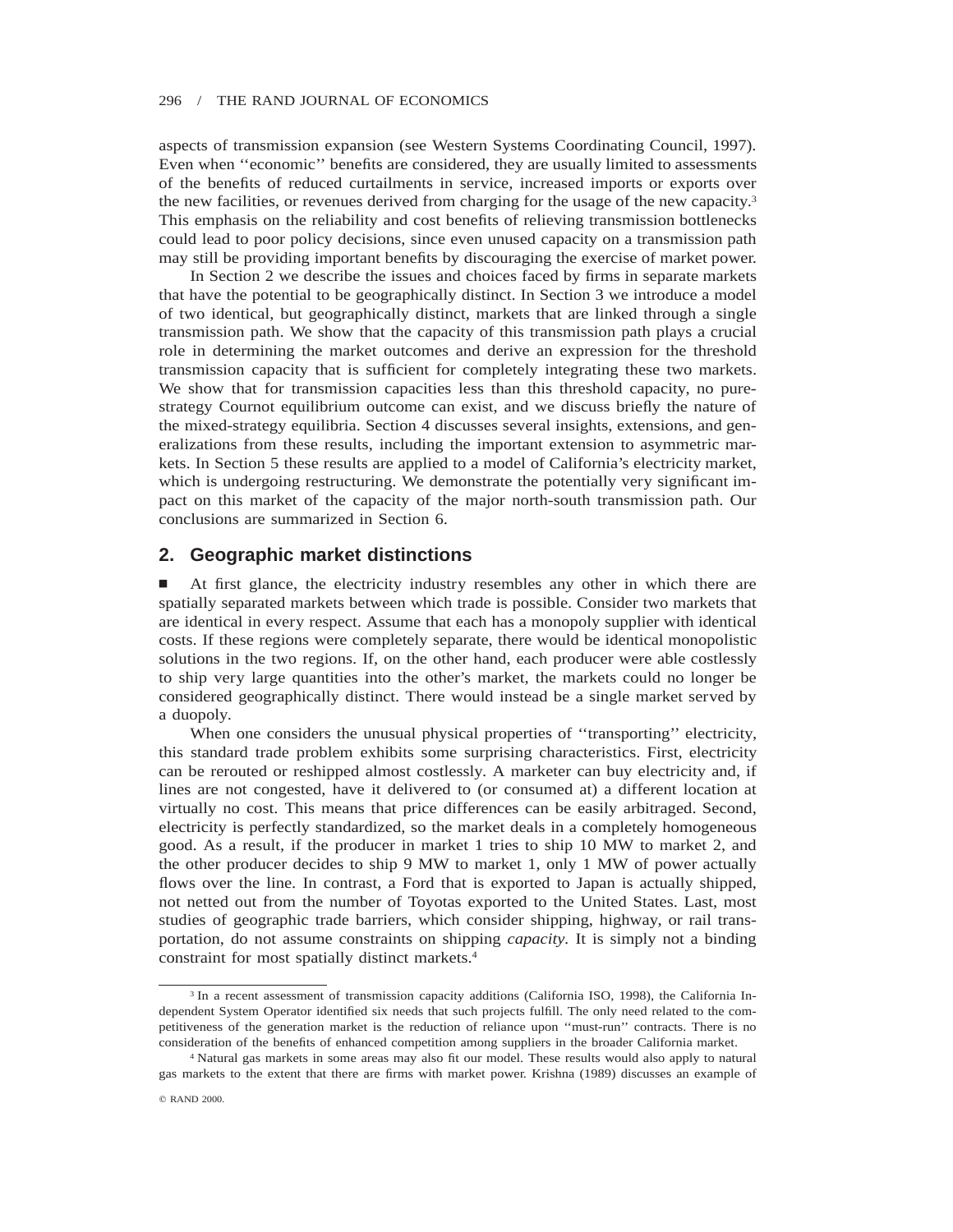Homogeneity of the product, costless shipping, and symmetric markets lead to a somewhat surprising result: the transmission line causes prices to decline and outputs to increase, but no power actually flows on the connecting line. This means that although the line is not used, it is still very useful because it keeps prices low. Even if the two markets were not perfectly symmetric, there may be very little flow on the line relative to the additional output that would be sold in each market. The *threat* of competition is all that is really needed, and the line (if it is big enough) provides that threat. Thus, if a connecting line is of sufficient capacity to reduce market power as much as possible, it may appear to be overbuilt and underused.<sup>5</sup>

If we assume these same two markets are connected by an extremely low-capacity (i.e., thin) line, then each supplier would almost ignore the other, because each would know that the other could affect it very little. Thus, the result would be something close to the two-monopoly solution in spite of the connecting line. The actual outcome, however, is more complicated than this, because it is not an equilibrium for both firms to leave the line unused. This raises the question of how big a line is needed to induce duopolistic, instead of monopolistic, behavior. Clearly, the answer need not be related to the actual power flow on the line. More generally, we would like to know the effect of any given size line on the degree of competition between the firms at each end of the line. We pursue these questions in the next section.

## **3. A symmetric two-firm model**

n We begin with a model of two identical markets, which we call North (*N*) and South (*S*). Demand in each market is characterized by identical inverse-demand functions,  $P^{S}(Q^{S})$  and  $P^{N}(Q^{N})$ , where  $Q^{N}$  and  $Q^{S}$  are the quantity consumed in markets *N* and *S*, respectively, and  $P^{S}(\cdot) \equiv P^{N}(\cdot) \equiv P(\cdot)$ . Each market has a single supplier, firms *n* and *s*, with output  $q^n$  and  $q^s$ , respectively, and the two firms have identical production costs,  $C(q)$ . For either firm, *i*, let  $\pi(q_i, q_j) = P(q_i + q_j)q_i - C(q_i)$  be the profit of a firm selling in only one market when it sells  $q_i$  in that market and the other firm sells  $q_i$  in that market. If the two markets were effectively merged, then the profit of firm  $i$ could be expressed as  $\Pi(q_i, q_j) = P[(q_i + q_j)/2]q_i - C(q_i)$ , which is the profit from selling quantity  $q_i$  at a price that obtains when the total quantity produced is split evenly between the two (identical) markets.

To be concrete about the form of competition and assure existence of a unique equilibrium in the absence of transmission congestion, we make the following assumptions:

*Assumption 1.* The firms employ quantity strategies (Cournot).

*Assumption 2.* Firm marginal costs are nondecreasing in firm output,  $C'' \geq 0$ .

*Assumption 3.*  $\pi_{11}(q_i, q_j) < 0$ ,  $\pi_{12}(q_i, q_j) < 0$ ,  $\prod_{11}(q_i, q_j) < 0$ ,  $\prod_{12}(q_i, q_j) < 0$ .

*Assumption 4.*  $|\Pi_{11}(q_i, q_j)| > |\Pi_{12}(q_i, q_j)|$ , where the subscripts 1 and 2 on the profit

that the strategic importance of transmission capacity would decrease if these other factors were explicitly considered.

trade quotas that is related to our analysis, as we point out below. Our work contrasts with Brander and Krugman (1983), in which firms inefficiently cross-haul goods between countries and increase competition in both markets. In that model, each firm makes a separate output decision for each market, and there are no capacity constraints on shipping.

<sup>&</sup>lt;sup>5</sup> Throughout our analysis, we ignore two further complexities of electricity transmission: loop flow and reactive power. These are no doubt important factors, but including them in the analysis would greatly complicate the model without changing our basic points. It is unlikely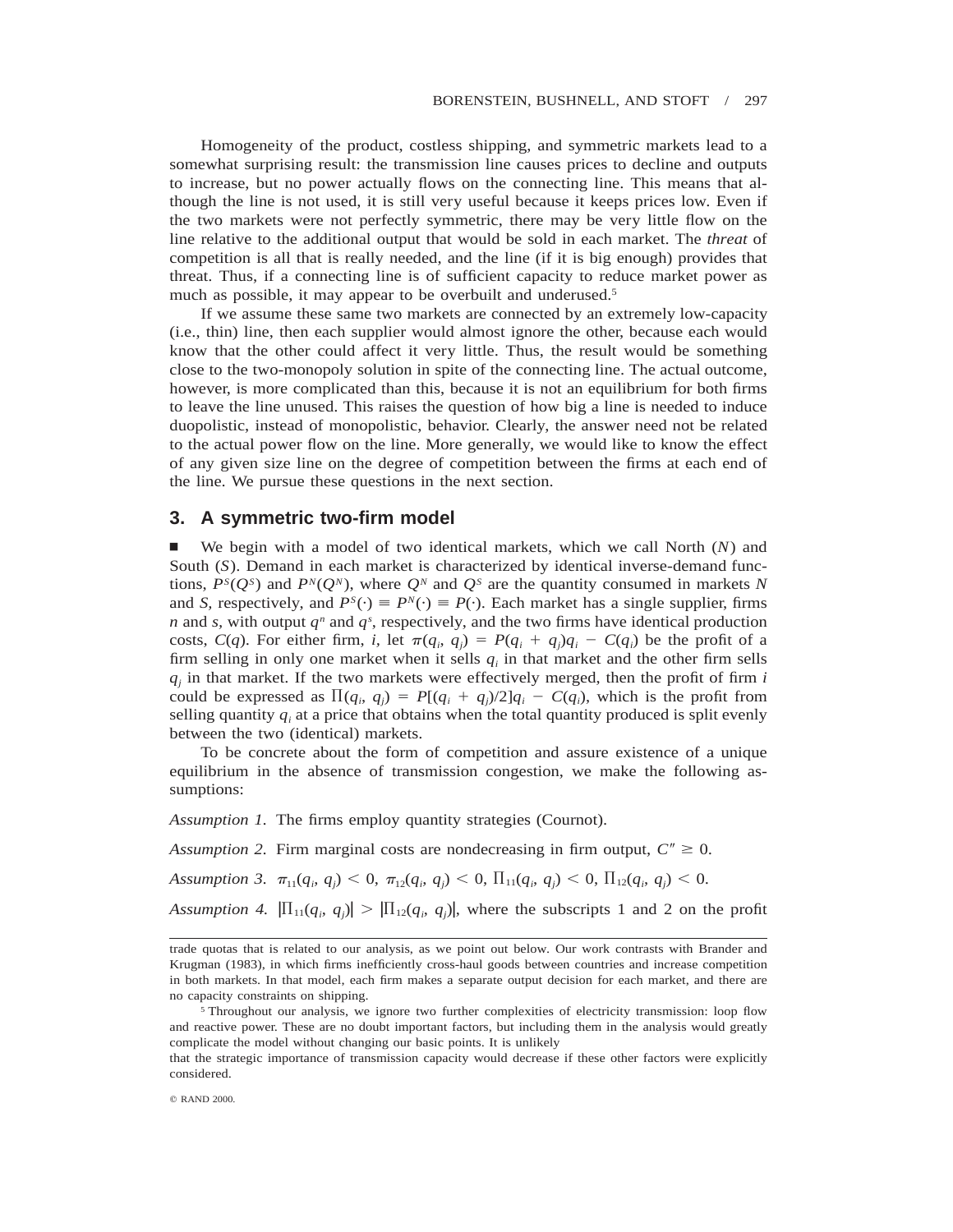functions refer to the derivatives with respect to their first and second arguments respectively.

We assume quantity setting due to the severe constraints that the need to commit generation capacity in advance puts on production. In Section 4 we discuss the Cournot assumption at greater length and consider how the analysis changes if firms are assumed to compete in prices instead.6 Assumptions 3 and 4 guarantee the existence and uniqueness of a Cournot equilibrium and are utilized in later results (see Tirole, 1988).

To complete the characterization of the markets, we must also describe how transmission is allocated and priced. We assume that the transmission grid is operated by an entity that attempts to maximize social welfare by providing price signals to induce efficient use of the grid, which is just the line between *N* and *S* in this case. The result, known as ''nodal pricing,'' has been adopted or proposed in several electricity markets throughout the world. (See Schweppe et al. (1988) for a description and analysis of nodal pricing.) Under this assumption, if there is no congestion, electricity prices are the same in both markets. When there is congestion in the network, transmission capacity is rationed with price. The effective ''cost'' of transmission is simply the nodal price difference between the node in which the power is injected into the network and the node where it is consumed. Thus, the grid operator collects the congestion rents associated with a transmission line, but never deters line use with a positive price when the line is uncongested. Even if the producers wished to charge different prices in the two markets, the grid operator, or some third party, would arbitrage the price differences as long as it was feasible to ship power between the two markets.

Thus, under nodal pricing, power will flow to the market with the lowest price, subject to flow limits.7 In the context of this two-market model, with a connecting transmission line of capacity *k,* nodal pricing determines the functional mapping from the output of the two firms to the quantities consumed in the two markets. Let  $N: \mathbb{R}^2_+ \mapsto \mathbb{R}^2_+$  denote this function.

$$
(Q^N, Q^s) = N(q^n, q^s) = \begin{cases} (q^n + k, q^s - k) & \text{if } q^n < q^s - 2k \\ \left[ \frac{1}{2} (q^n + q^s), \frac{1}{2} (q^n + q^s) \right] & \text{if } q^s - 2k < q^n < q^s + 2k \\ \left[ (q^n - k, q^s + k) \right] & \text{if } q^n > q^s + 2k. \end{cases} \tag{1}
$$

Under nodal pricing, each firm receives its local price for all its output, whether it is consumed locally or not.8 Figure 1 illustrates a demand function faced by a single firm, firm *n.* For a transmission line of capacity *k,* if firm *n* produces a quantity less than  $q<sup>s</sup> - 2k$ , then equation (1) indicates that the quantity *k* of power is shipped from *S* to *N* and firm *n* faces the region *N* demand curve shifted left by *k.* As *n* increases its

<sup>6</sup> Wolak and Patrick (1997) find that generators in the United Kingdom compete in quantities by manipulating plant availability. Wolfram (1999) indicates U.K. prices are below Cournot levels but suggests that this might be due to the threat of regulation. We see no reason why the basic effects we identify here wouldn't also obtain using other analytical approaches, such as supply curve equilibria (Klemperer and Meyer, 1989, and Green and Newbery, 1992) or multiunit auctions (von der Fehr and Harbord, 1993).

<sup>7</sup> For now, and throughout most of this analysis, we assume that there are no line losses—energy can be transported costlessly. We discuss line losses in Section 4.

<sup>8</sup> Our results do not depend upon nodal pricing, only that transmission capacity be allocated efficiently, which implies that the cost of transmission is equal to the locational difference in the price of power. In an earlier draft (Borenstein, Bushnell, and Stoft, 1998), transmission capacity is a costless, congestible public good. Chao and Peck's (1996) transmission pricing approach also meets these conditions.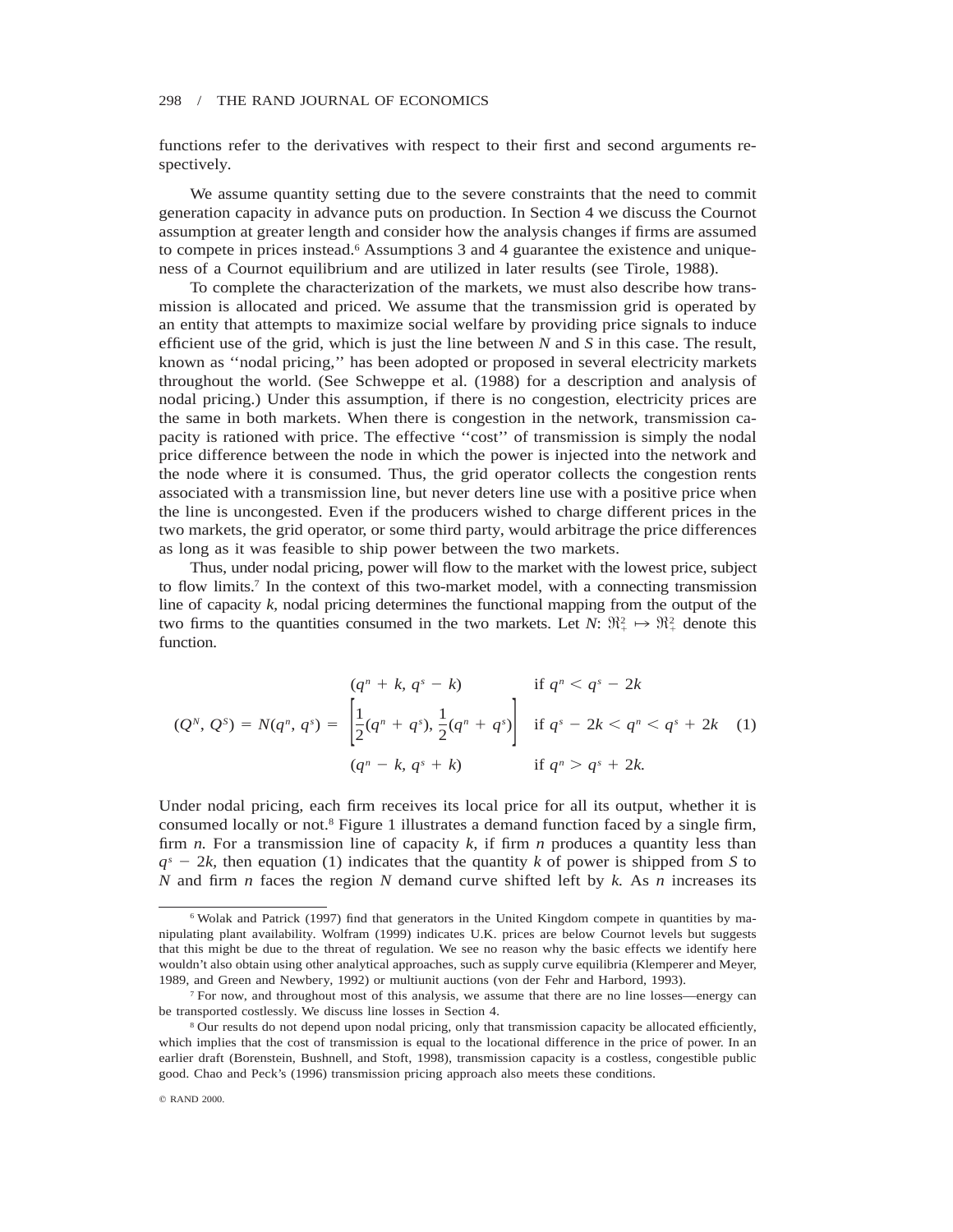

output, once it reaches  $q^n = q^s - 2k$ , the line becomes decongested and the markets are effectively merged, with equal prices and quantities sold in the two markets. The demand curve seen by *n* for this range of output is the sum of the two market demand curves minus the output of firm *s.* This will be true until *n* has increased its output to  $q^n = q^s + 2k$  units and *k* units are being shipped to market *S*, just barely congesting the line. When  $q^n > q^s + 2k$ , increases in  $q^n$  have no effect on  $P^s$  and will cause a decline in  $P<sup>N</sup>$ , which is the price *n* will receive for all of its output. For output levels in this range, firm *n* faces a demand curve equal to its local demand curve shifted to the right by *k,* the capacity of the line.

The objective of the firm is to maximize its profits by choosing output. For firm *n,*

$$
\Omega_n(q^n, q^s) = \begin{cases}\n q^n P(q^n + k) - C(q^n) = \pi(q^n, k) & \text{if } q^n < q^s - 2k \\
q^n P\left(\frac{1}{2}(q^n + q^s)\right) - C(q^n) = \Pi(q^n, q^s) & \text{if } q^s - 2k < q^n < q^s + 2k \\
q^n P(q^n - k) - C(q^n) = \pi(q^n, -k) & \text{if } q^n > q^s + 2k\n\end{cases}\n\tag{2}
$$

and similarly for firm *s.*

With no connecting line, each firm will produce the single-market monopoly quantity,  $q_m$ , and the price in each market will be  $P_m$ , the monopoly price. With a sufficiently large line, the prices in the two markets will be equal to one another and will equal the unconstrained Cournot duopoly equilibrium price for the combined market with two identical firms, which we will call  $P_c$ <sup>9</sup> Each firm will then produce  $q_c$ , its (unique)

<sup>&</sup>lt;sup>9</sup> "Uncongested" or "unconstrained" here and throughout means that the capacity of the transmission line does not impose a binding constraint that affects either firm's quantity choice.

<sup>©</sup> RAND 2000.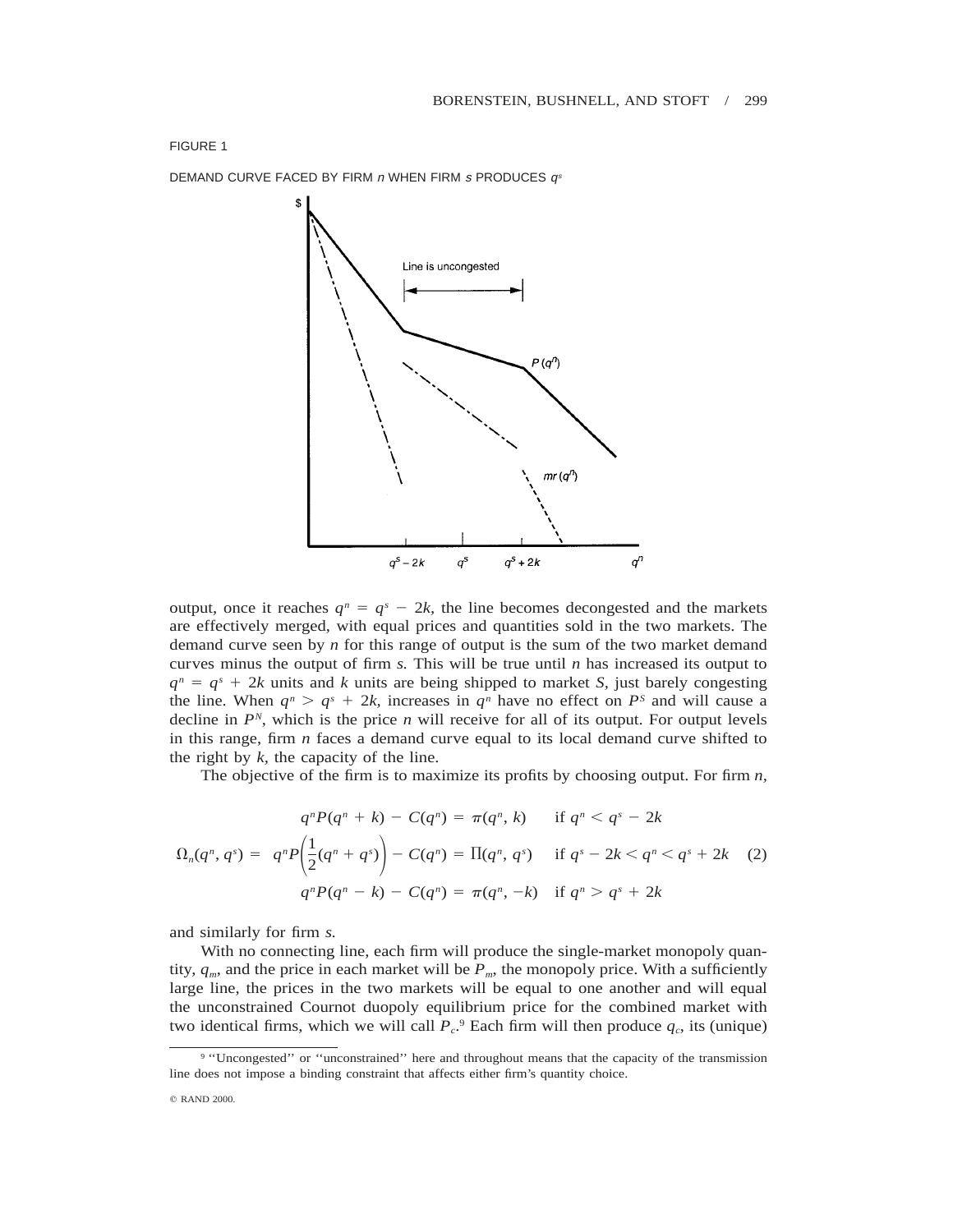pure-strategy unconstrained Cournot quantity. Total production in both markets in the duopoly case will therefore be  $2q_c$ .

 $\Box$  **The competitive effect of a transmission line.** We begin examining the competitive effect of transmission lines by looking at the impact of building a line between the two markets that were previously separate (identical) monopolies.

*Lemma 1.* Under Assumptions 1–4, when two symmetric monopoly markets are connected by a transmission line, either firm would prefer to increase its output from its monopoly level,  $q_m$ , if the other continues to produce  $q_m$ .

*Proof.* To see that it would always be profitable for one firm to expand its output in the presence of even a very thin line (if the other firm did not), note that if neither firm changed its output, the line would be uncongested. If the line is uncongested, then each firm faces (locally) the same problem it would face if there were no transmission congestion, the duopoly market conditions. In that case, either firm would want to expand its output to its Cournot duopoly best response. In fact, this observation applies to any pair of firm outputs that would leave the transmission line uncongested. *Q.E.D.*

*Lemma 2.* Under Assumptions 1–4, the only possible pure-strategy equilibrium in which the line is uncongested is  $(q_c, q_c)$ .

*Proof.* When the transmission line is uncongested, each firm's relevant profit function for marginal changes is  $\Pi(\cdot, \cdot)$ . Under Assumptions 2 and 3, the only equilibrium can be  $(q_c, q_c)$ . *Q.E.D.* 

Of course, with a very thin line, a firm would be able to increase its output only slightly before it would congest the line. More generally, one can derive the bestresponse (in quantity) functions of each firm in the presence of a line of size *k.* Figure 2 shows the best-response function of firm *s* when *k* is small. When *n* is producing nothing, the best response of *s* is to produce its optimal quantity given that the line will be congested from *S* to *N.*<sup>10</sup> Under a nodal pricing regime, this quantity will be the monopoly output for the firm when it is faced with its native demand in the south shifted to the right by  $k$  for any price less than  $P(k)$ . We now define that quantity.

*Definition.* Let the quantity  $q_m^+(k)$  represent the profit-maximizing output for a firm facing an inverse demand curve  $P(Q - k)$ .<sup>11</sup> This is the "optimal aggressive output" for a firm when the other firm is producing less than  $q_m^+(k) - 2k$ , causing the transmission line to be congested into the market of that low-output firm:

$$
q_m^+(k) = \arg\max_{Q} \pi(Q, -k).
$$

When *n* is producing up to  $q_m^+(k) - 2k$ , the best response of *s* is to produce  $q_m^+(k)$ . As *n*'s output rises above  $q_m^+(k) - 2k$ , the best response of *s*, at least locally, will be to produce 2*k* units more than  $n<sub>1</sub>$ <sup>12</sup> firm *s*'s optimal aggressive output response. As *n*'s output continues to rise, however, the profits to *s* from maintaining an aggressive response decrease.

<sup>&</sup>lt;sup>10</sup> This assumes that *s* would want to produce  $q^s > 2k$  if there were no capacity constraints on the line and *n* produced nothing.

<sup>&</sup>lt;sup>11</sup> By Assumption 3,  $\pi_{12} < 0$ , which is sufficient to assure that  $q_m < q_m^+(k)$  for any  $k > 0$ .

<sup>&</sup>lt;sup>12</sup> Note that if *s* does not raise its output to keep its output 2*k* above *n*'s, the line will become decongested. With a decongested line, *s* would want to increase its output to get to its Cournot best response. With a sufficiently thin line, *s*'s output increase will congest the line before it gets to its Cournot best response.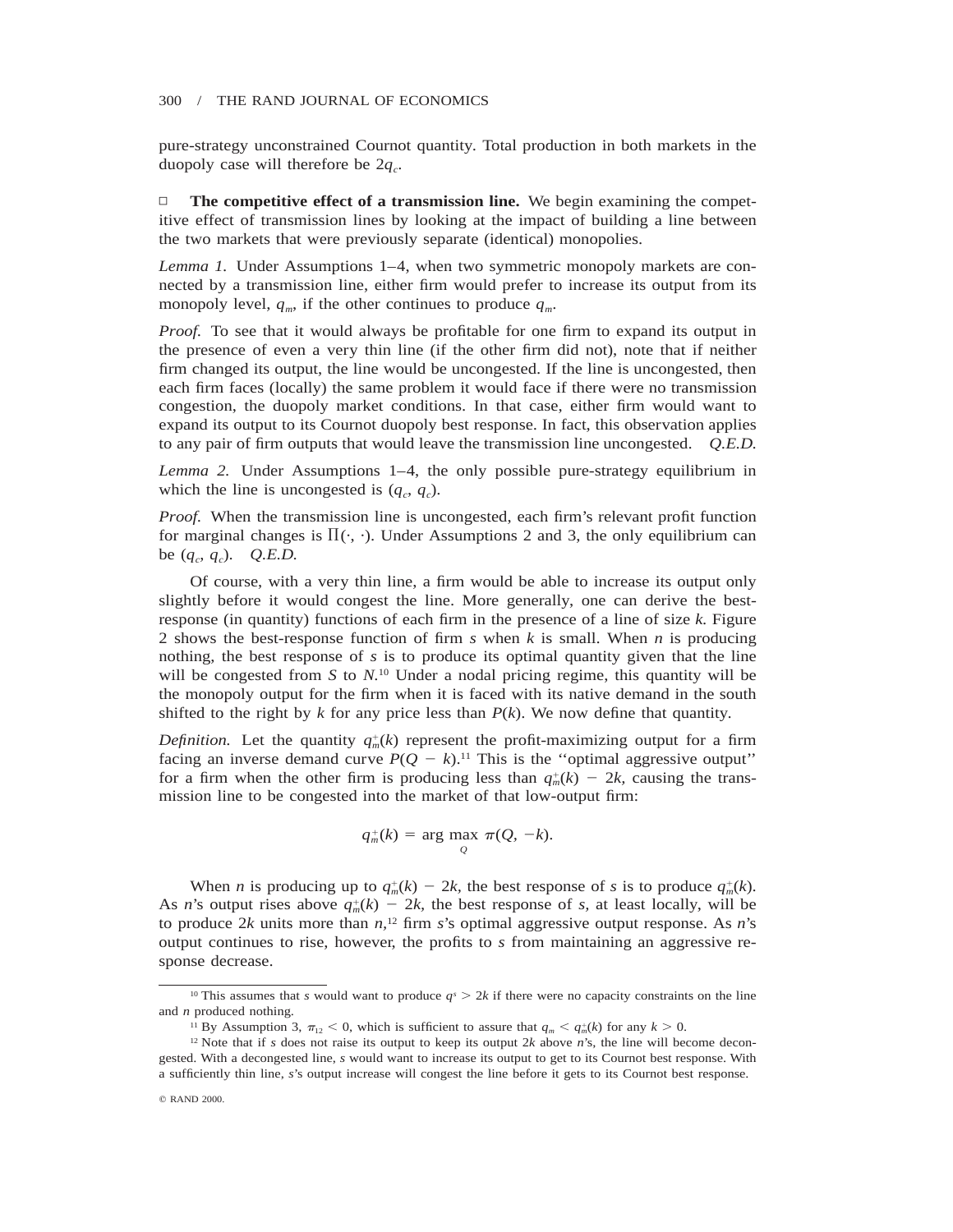BEST-RESPONSE FUNCTIONS FOR VERY SMALL LINE



As *n*'s output continues to rise, eventually it reaches the point—which we define below as  $q_{sw}$ —at which it becomes more profitable for *s* to "switch" to a much less aggressive output response: *s* will then allow *n* to export *k* units to market *S* and will maximize its own profit given the residual demand it faces,  $P(Q + k)$ , which is *s*'s native demand shifted leftward by *k.* Firm *s* is then effectively a monopolist on this residual demand curve. We call this the ''optimal passive output.''13 These observations are formalized by the following definitions and results.

*Definition.* Let  $q_m(k)$  represent the profit-maximizing output for a firm facing an inverse-demand curve  $P(Q + k)$ . This is the "optimal passive output":<sup>14</sup>

$$
q_m^-(k) = \arg\max_Q \pi(Q, k).
$$

When it follows the optimal passive output response, the passive firm does not ''fully accommodate'' imports.

```
q RAND 2000.
```
<sup>&</sup>lt;sup>13</sup> Krishna (1989) identifies a similar form of "passive" behavior in the context of international trade quotas. In that case, one firm, recognizing the limited quantity that can be imported into its home market, reduces its own output, thereby causing the trade quota to be binding and permitting the firm to maximize profits on the residual demand function that it faces.

<sup>&</sup>lt;sup>14</sup> For  $q_m(k)$  to be an optimal response, it must cause the line to be congested. We have shown (details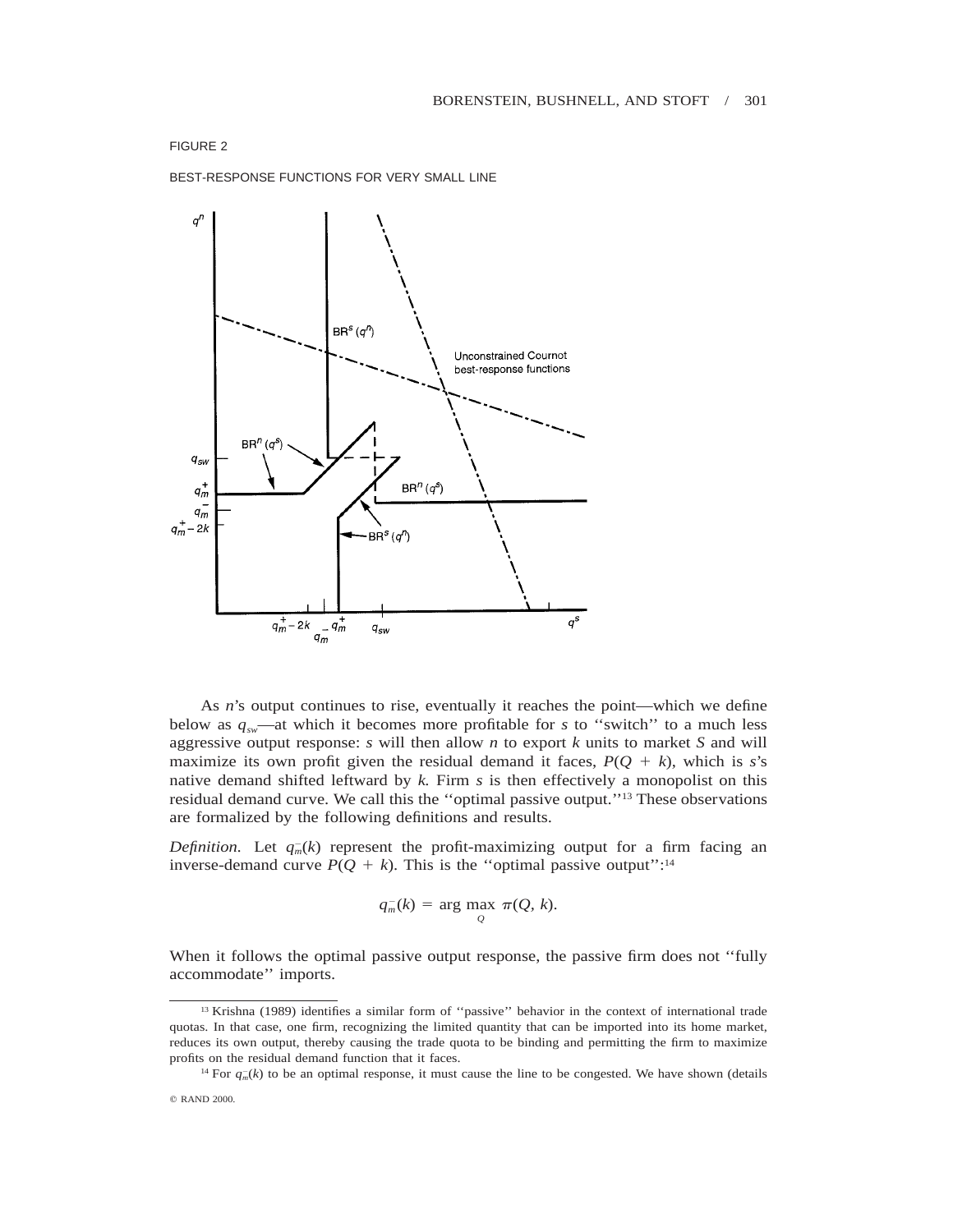*Lemma 3.* When the quantity  $k$  is shipped into the market of a monopolist, its optimal passive output response results in total market output (including the quantity imported, *k*) above the monopoly level, i.e.,  $q_m(k) + k > q_m$ .

*Proof.* Consider the incumbent's position if it were to respond to imports of *k* by reducing its own output by *k* from its previous (zero import) optimizing quantity. In that case, the price in its market would be the same as before the imports and the effect on price of selling one more unit would be the same as before, but the incumbent would be selling fewer units. Thus, its marginal revenue would be greater than before. So long as marginal cost is nondecreasing (Assumption 2), this implies that the incumbent would want to increase its output. *Q.E.D.*

Thus, each firm's best-response function slopes upward over some range and then discontinuously jumps to a smaller quantity if the other firm's output is sufficiently great. At the smaller quantity, the line will be congested carrying power into its region. With these best-response functions, we can show that the functions will not cross if *k* is sufficiently small. In other words, for transmission lines that have sufficiently small capacity, there is no pure-strategy equilibrium for the symmetric Cournot duopoly.

We prove this as a subcase of a later result, but the intuition is straightforward: If firm *s* is sufficiently aggressive in expanding output in order to be a net exporter of *k* to the other market, then firm *n*'s best response will be the optimal passive output,  $q_m(k)$ . But *s* would respond to the optimal passive output by producing just 2k more than the passive quantity. If *k* is sufficiently small, *n*'s best response to  $q_m(k) + 2k$  is to produce  $q_m(k) + 4k$  and ship *k* back to *s*'s market. As this escalates, eventually one firm again finds that it would prefer following the optimal passive output response to further escalation.

As *k* increases, the problem changes somewhat. While for some *k* a firm might find it worthwhile to congest the line to the other market by producing 2*k* more than the other firm, there will never be a best response that involves producing more than the unconstrained Cournot duopoly best response, which is, by definition, the optimal response when it is feasible. Figure 3 shows the situation that obtains if *k* is large enough that the unconstrained Cournot duopoly best response is feasible for some outputs of the other firm. Rather than sloping upward until the point at which the firm switches to the optimal passive output and allows imports, the best-response function slopes upward until it hits the unconstrained Cournot duopoly best-response function, and then it coincides with the unconstrained Cournot duopoly best-response function until the discontinuity point.

*Definition.* Let *UBR*[*q*] be a firm's *unconstrained* Cournot best response to an output of *q* by the other firm:

$$
UBR[q] = \arg\max_{Q} \Pi(Q, q).
$$

There is a level of output from a rival in the range of  $[q<sub>m</sub><sup>+</sup>(k) - 2k, \infty]$  at which the firm's best response is to revert to the optimal passive output response, maximizing profits on the residual demand curve while the other firm exports *k* into its market. We can now formally define this discontinuity point of the reaction function.

available at http://www.ucei.berkeley.edu/ucei/PDF/footnote14.pdf) that if a firm believes it is facing inverse demand  $P(Q + k)$  and produces its optimal output response,  $q_m(k)$ , this would necessarily cause the line to be congested.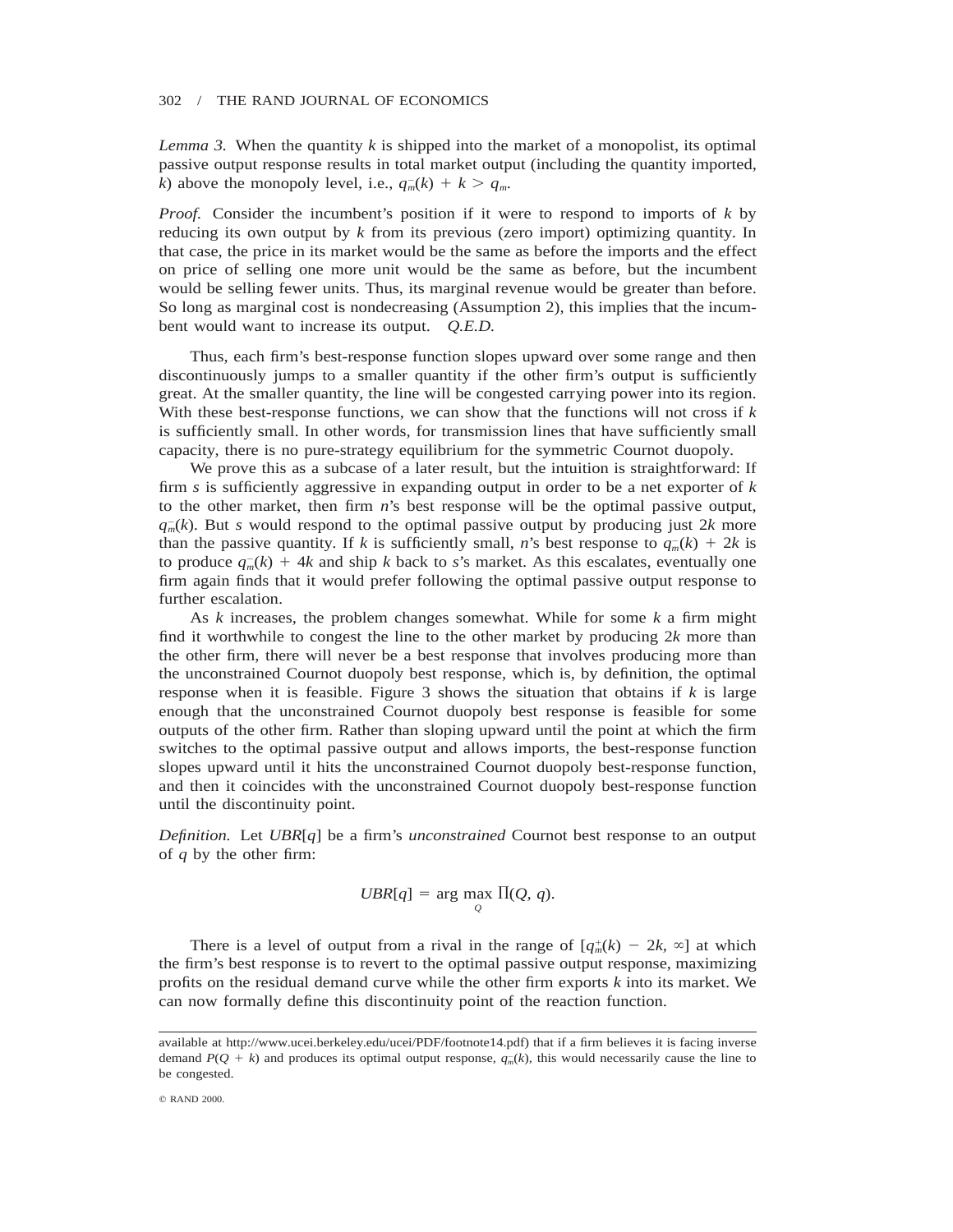



*Definition.* Let  $q_{sw}(k) \in [q_m^+(k) - 2k, \infty]$  be the rival's quantity above which it is more profitable for a firm to switch from either the unconstrained best response, if it does not violate the transmission constraint, or the optimal aggressive output, to the optimal passive output with its rival transmitting *k* into its market. Over the relevant range of  $[q<sub>m</sub><sup>+</sup>(k) - 2k, \infty]$ ,  $q<sub>sw</sub>(k)$  is the implicit solution to

$$
\Pi(\min(UBR[q_{sw}], q_{sw} + 2k), q_{sw}) = \pi(q_m^{-}(k), k). \tag{3}
$$

*Lemma 4.*  $q_{sw}$  exists, is unique, and is increasing in  $k$ , the line capacity.

*Proof.* See the Appendix.

Intuitively, the switch point occurs at a larger output of the opposing firm as *k* increases, because an increase in *k* makes the optimal passive output less profitable, so an increase in the opposing firm's output is necessary to make the alternative equally less profitable. If *k* is large enough, the discontinuity point in each firm's best-response function will occur at or beyond the unconstrained Cournot duopoly equilibrium. In this symmetric model, the symmetric Cournot duopoly equilibrium will then result. This is shown in Figure 4. The condition then for the unconstrained symmetric Cournot duopoly equilibrium to obtain is that  $k$  is large enough so that each firm will make greater profit in that equilibrium than it would producing the optimal passive output, i.e., allowing the other firm to export the full capacity of the line into its own market and producing its best response to the resulting residual demand. Any additions to the line beyond this point will still change the best-response functions but will not change

© RAND 2000.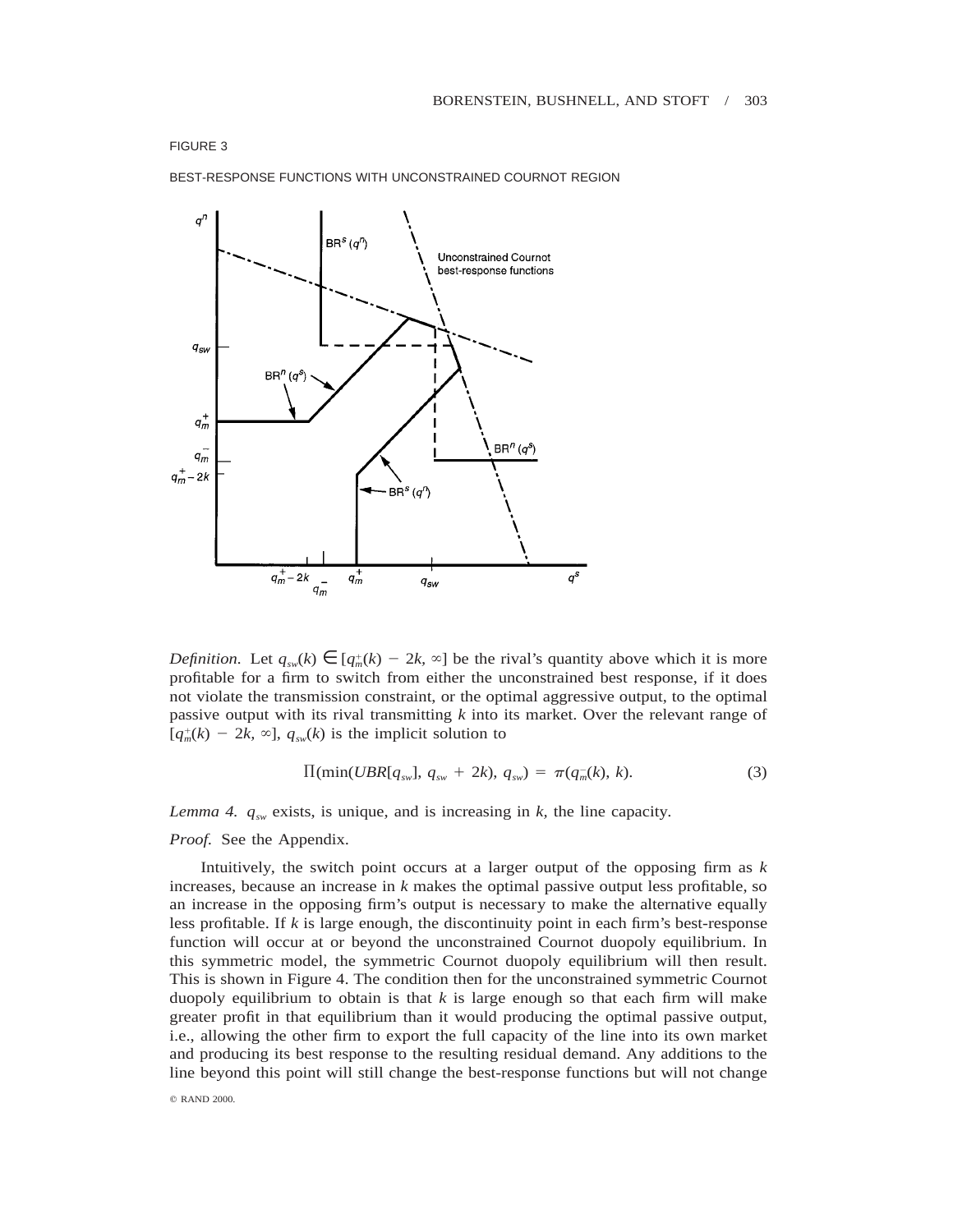

LINE CAPACITY ALLOWS FOR UNCONSTRAINED COURNOT EQUILIBRIUM

the point at which they intersect, which determines the equilibrium. Thus, further increases to the line capacity are of no social value. The *k* at which the unconstrained Cournot duopoly equilibrium will result is the line capacity that equates the profit each firm earns in the unconstrained Cournot duopoly equilibrium with the profit either would earn producing its optimal passive output response when the other firm produces its unconstrained Cournot duopoly quantity. Clearly, this threshold line capacity depends on the nature of demand.

*Definition.* Let *k*\* represent the smallest transmission line capacity that will result in the symmetric unconstrained Cournot duopoly equilibrium.

The capacity  $k^*$  is the implicit solution to

$$
\pi(q_m^{-}(k), k) = \pi(q_c, 0).
$$

The expression  $\pi(q_m(k), k)$  is the profit to a single firm from producing its optimal passive output and  $\pi(q_c, 0) \equiv \Pi(q_c, q_c)$  is the profit to a single firm from the unconstrained Cournot duopoly equilibrium. The expression  $\pi(q_c, 0)$  is independent of *k*. The expression  $\pi(q_m(k), k)$  is the profit earned from optimizing along a demand curve that is a leftward shift of *k* units from the market demand curve, so the left-hand side is monotonically decreasing in *k*. At  $k = 0$ ,  $\pi(q_m(k), k) > \pi(q_c, 0)$ , and at  $k = \infty$ ,  $\pi(q_m(k), k) = 0$ . Both expressions are continuous in *k*, so there is some *k* that equates the profit of these two strategies.

*Theorem 1.* Under Assumptions 1–4, the only possible pure-strategy equilibrium to this game is the unconstrained Cournot duopoly equilibrium. If  $k \leq k^*$ , no pure-strategy equilibrium exists.

© RAND 2000.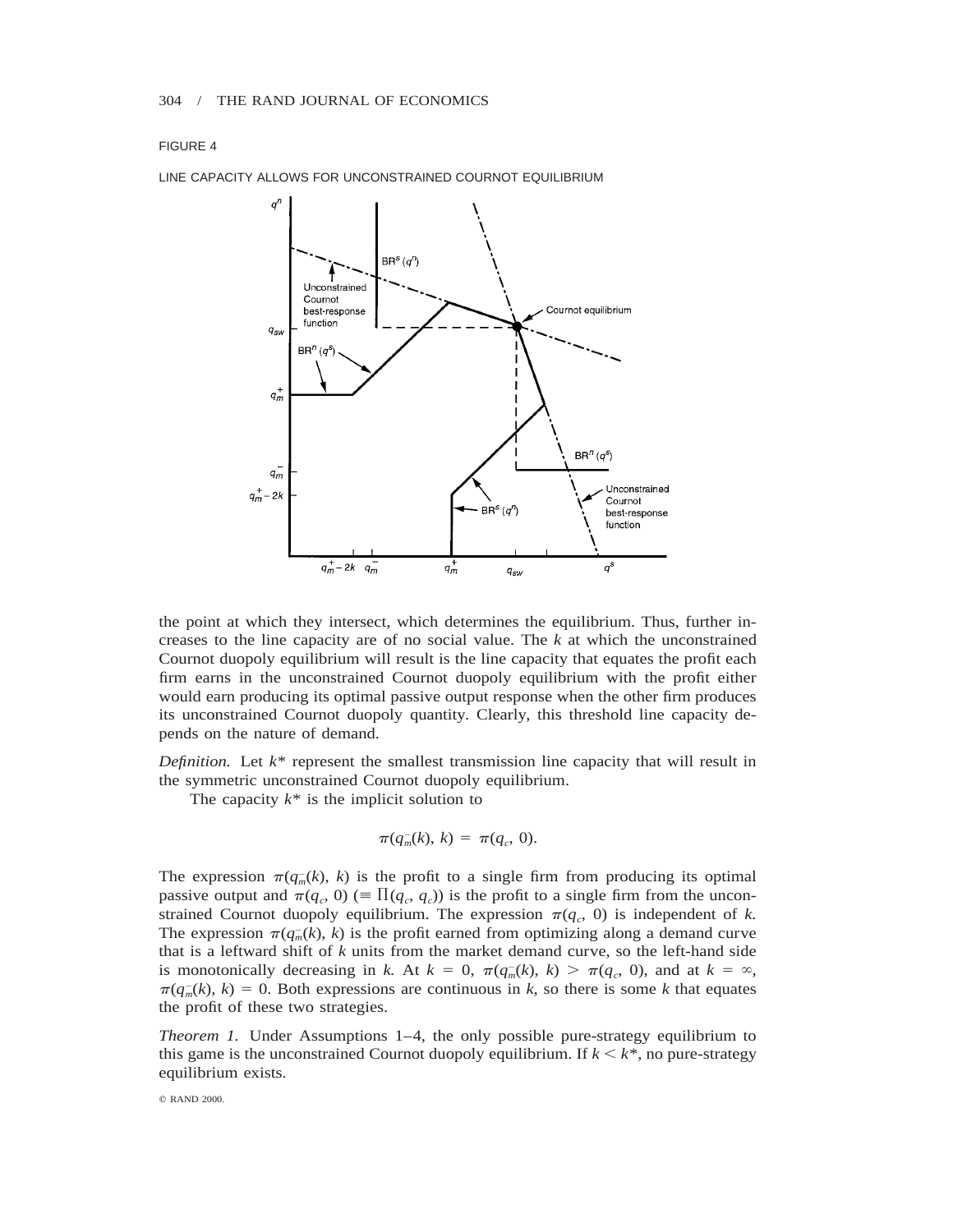*Proof.* If we assume Theorem 1 is not true, then one of three cases must hold. There will either be an asymmetric equilibrium where the line is congested, an asymmetric equilibrium where the line is not congested, or a symmetric equilibrium where both players play some quantity less than the Cournot quantity (and the line is uncongested). By Lemma 2, the only pure-strategy equilibrium with an uncongested line is the unconstrained Cournot duopoly equilibrium. We therefore restrict our attention to asymmetric equilibria where the line is congested.

First, we note that there cannot be an asymmetric, congested-line equilibrium unless at least one player is producing its optimal passive output, since the optimal passive output is by definition the best response of the producer in the market into which the congested line is flowing. We now show that there cannot exist an asymmetric purestrategy equilibrium in which one player produces the optimal passive output,  $q_m$ .

We know from the definitions above that if an equilibrium exists in which the passive firm is producing  $q_m^-$  and the line into its market is congested, then the aggressive firm must be producing at least  $q_m^- + 2k$ , the minimum quantity that would congest the line. We now show that the aggressive firm would never want to produce more than  $q_m^- + 2k$  in response to  $q_m^-$ , so it could only be producing exactly  $q_m^- + 2k$ in this potential equilibrium.

To see that this is the case, recall that by Lemma 3,  $q_m > q_m - k$ , which implies that  $q_m^+ + k > q_m$ . When the aggressive firm produces  $q_m^+ + 2k$  and k is shipped to the other market, this leaves the firm producing  $q_m + k$  for sale in its own market, which we have just shown would be greater than the profit-maximizing quantity for its own market in isolation,  $q_m$ . Considering that under nodal pricing, additional output that is consumed in its own market also drives down the price the aggressive firm receives for power shipped to the other market, it is clear that it would not want to further expand output beyond the quantity  $q_m^- + 2k$ , which just congests the line.

Thus, the only possible candidate for an asymmetric, pure-strategy equilibrium is one firm producing  $q_m^-$  and the other producing  $q_m^- + 2k$ . For this to be an equilibrium, it must be the case that the optimal passive output,  $q<sub>m</sub>$ , is the best response to the aggressive firm's  $q_m^- + 2k$ . But production of  $q_m^- + 2k$  in response to  $q_m^-$  just barely congests the line, i.e., if the passive firm increased its output infinitesimally, it would decongest the line. This means that the profit the passive firm earns in this outcome lies on its unconstrained profit function, the profit function it would face if each firm produced these quantities but there were no line constraint. This firm's unconstrained profit function is, by assumption, strictly concave, and its profit maximum is its Cournot best response, which is greater than the optimal passive output. Thus, the optimal passive output cannot be a best response to  $q_m^- + 2k$ . Therefore, there cannot be an asymmetric pure-strategy equilibrium involving one firm producing its optimal passive output. *Q.E.D.*

□ **Transmission lines and unconstrained Cournot equilibria.** An interesting and potentially very important area for study is the size of the line necessary to yield the unconstrained Cournot duopoly equilibrium. We have investigated this question in a simple model with constant marginal cost and linear or constant elasticity demand. The results are fairly consistent between these two functional forms. We discuss first the linear-demand case.

Consider a case in which the demand in each of two markets is  $Q = 10 - P$  and the marginal cost of production is constant at zero. With no line, each firm will produce 5 units of output and the price in each market will be 5. With a very high capacity line between the markets, there will be no transmission constraint and the firms will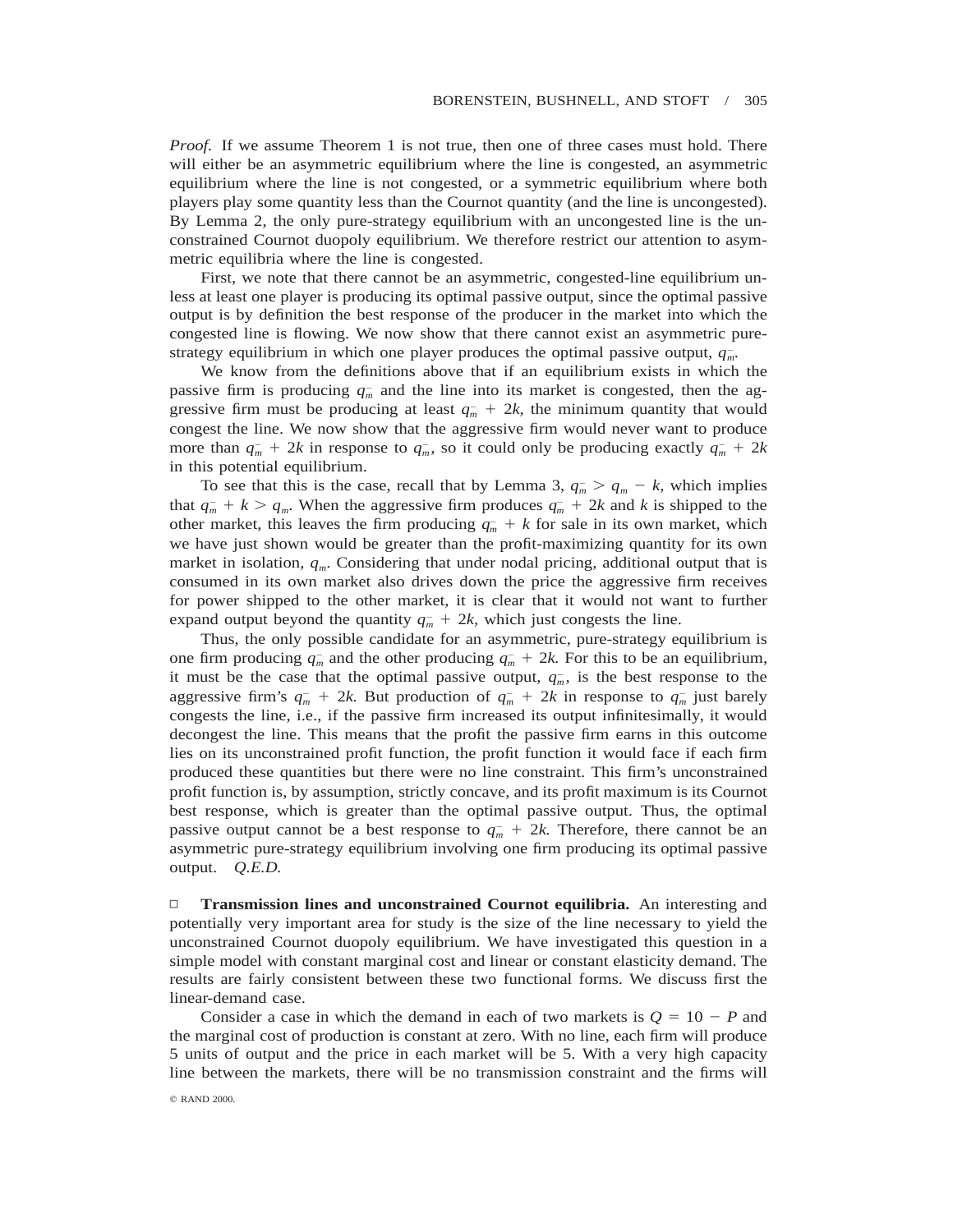compete to the Cournot duopoly equilibrium in the combined market, in which each firm produces 6.667 units and a market price of 3.333 results. Each firm then earns profit of 22.22.

Using these results and equation (4), we can calculate that the Cournot duopoly outcome is achieved for any line with  $k \geq .57$  (approximately). With  $k \approx .57$ , either firm would be indifferent between producing 6.667 units and producing 4.715, the optimal passive response, given that the other firm is producing 6.667 units. At any larger  $k$ , each firm would strictly prefer the Cournot equilibrium to producing the optimal passive response. The Cournot outcome therefore results when the line capacity is about 17% of the total *increase* in output in the two markets that results from building the line ( $k^* \approx .17(2q_c - 2q_m)$ ). Since selection of quantity and price units is arbitrary, it is easy to demonstrate that these ratios are the same for any linear demand with constant marginal cost. As pointed out earlier, if such a line were built, no power would flow on it, as the equilibrium would be symmetric.

We also have investigated the general constant elasticity demand function  $Q = AP^{\epsilon}$ with constant marginal cost,  $MC = m$ , for a range of values of A, m, and  $\epsilon$ . For each case, we calculated the same ratio as above, in which the numerator is the size of the line necessary to achieve the unconstrained Cournot duopoly outcome and the denominator is the increase in output associated with a change from separate monopolies to unconstrained Cournot equilibrium when the two markets are fully integrated. The ratio is independent of *A* and *m* ( $>0$ ). It ranges from about 8.5% when  $\epsilon = -1.1$  to 14.4% when  $\epsilon = -10$ , increasing monotonically as  $\epsilon$  increases in absolute value.

▫ **Thin lines and mixed-strategy equilibria.** We have also examined what happens to prices and output levels for line capacities that are below the threshold level that induces the Cournot duopoly result, line capacities for which no pure-strategy equilibria obtain.15

Even without finding the actual mixed-strategy Cournot-Nash equilibria, it seems likely that the expected price will decline as *k* increases from zero. With a very thin line, for instance, the expected price must be very close to the monopoly level. If it were not, then either firm could improve its expected profit by simply admitting imports of *k* and producing the optimal passive output as a pure strategy. With *k* near *k*\*, the lower bound on price provided by the optimal passive output response is much weaker and the mixed strategy is more likely to result in a lower expected price.

In numerical examples that we studied—constant marginal cost with either constant elasticity or linear demand—we find that small increases in line capacities can yield expected output increases much larger than the added line capacity. This is consistent with the analytic conclusion that the line capacity necessary to completely merge the two markets is relatively small compared to the added output that such a merging produces. In both models, even small lines produced big benefits in expectation. In fact, the marginal effect of increased line size appears generally to be greatest when the line is very thin, though the slope does not always change monotonically.

# **4. Extensions and generalizations**

**n Dominant firms with fringe suppliers.** Pure monopolies are quite rare, of course, even in the formerly regulated electricity generation business. It is worth noting, however, that the analysis we have presented applies equally well to two symmetric markets

<sup>&</sup>lt;sup>15</sup> A detailed description of a simulation exercise in which we solve for mixed-strategy equilibria for various market types is available from the authors at http://www.ucei.berkeley.edu/ucei/PDF/bbsmixed.pdf.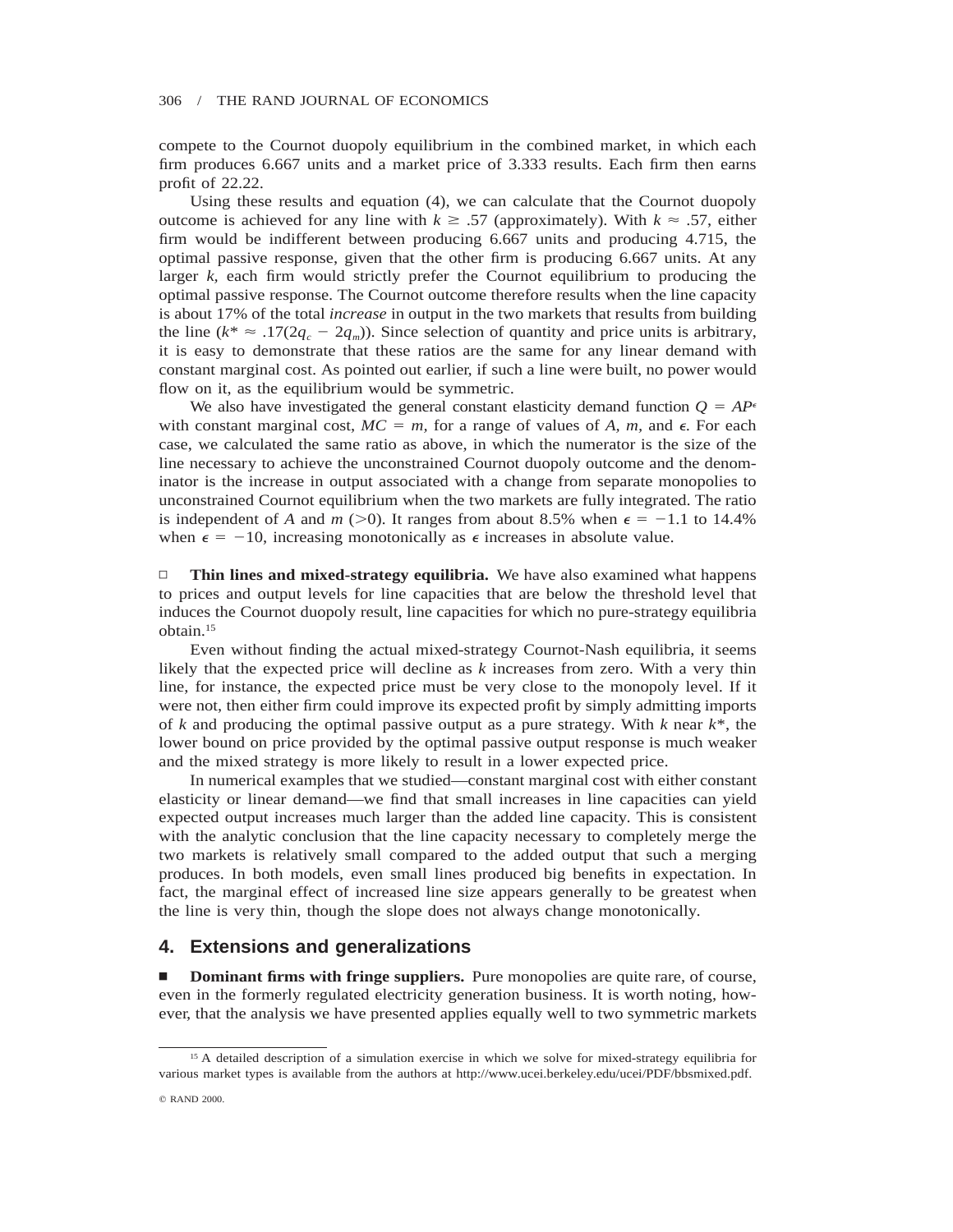in which each includes a dominant firm and a competitive, price-taking fringe. In that situation, the demand functions analyzed above are the residual demand functions in each market, i.e., market demand minus the quantity that the fringe will produce at each price. We have assumed efficient arbitrage between markets throughout the analysis—market prices differ only if the line between the two markets is congested—so the presence of the additional competition in each market has no further effect on the relationship between the markets.

□ **One rival can be more competitive than many.** An intriguing result emerges when we compare the outcome from our two-monopoly model with the outcome when one of the markets is already perfectly competitive before the line is built. For example, if the demands in each market are still identical,  $P = 10 - Q$ , and marginal cost is constant at zero, then the competitive market will have a price equal to zero both before and after the line is built. If a line of  $k = 0.57$  is built (the capacity that yields the unconstrained Cournot duopoly equilibrium), then the previous monopolist will produce its best response when an inflow of .57 congests the line, which is to produce  $q = 4.715$ , the optimal passive output. The total quantity in the previously monopolized market would then be 5.285, much less than the Cournot duopoly quantity that resulted in each market when the same size line was used to connect two previously monopolized markets. That is, the competitive effect of this line on a monopoly market is greater if the market at the other end is also a monopoly than if it is competitive.

The reason for this surprising result is that a more aggressive output choice deters imports when the potential importer is also a monopolist in its home market, while it has no such effect when there is a competitive market at the other end of the line. Thus, with a competitive market at the other end of the line, the Cournot duopoly outcome is not a possibility, and the firm will always choose to produce its optimal passive output, optimizing along the residual demand curve that results when the line is congested with inflowing electricity.

Of course, the result does not hold for all line sizes. If the line is sufficiently large  $(k = 10$  in the linear-demand example), then both markets would be driven to the competitive price. Still, if the line is smaller than is necessary to induce an output increase in the monopolized market equal to the output increase when it expands to the Cournot duopoly equilibrium, then a customer in a monopolized market will benefit more from having a monopoly market at the other end of the line than from having a competitive market at the other end. In the present example, if market *N* were monopolized, then any line smaller than  $k = 3.333$  would yield greater benefits to the consumers in market *N* if market *S* were also monopolized than if market *S* were competitive. This doesn't even take into account the fact that it would also benefit the customers in a monopolized *S* market, while it would have no effect on a competitive *S* market.

□ **Bertrand competition.** We have thus far considered only the case in which the firms compete in quantities.<sup>16</sup> This seems reasonable given the structure of most actual deregulated electricity markets. In such markets, firms generally bid supply curves into a forward or futures market. In real time, however, firms can (and, in California, regularly do) depart from their scheduled output to produce more or less than they have been scheduled for. The system operator adjusts price to equate supply and demand, and pays (or charges) this ''real-time'' price for deviations from scheduled quantities.

<sup>16</sup> Oren (1997) and Cardell, Hitt, and Hogan (1997) also assume Cournot behavior to examine other questions concerning market power in electricity networks.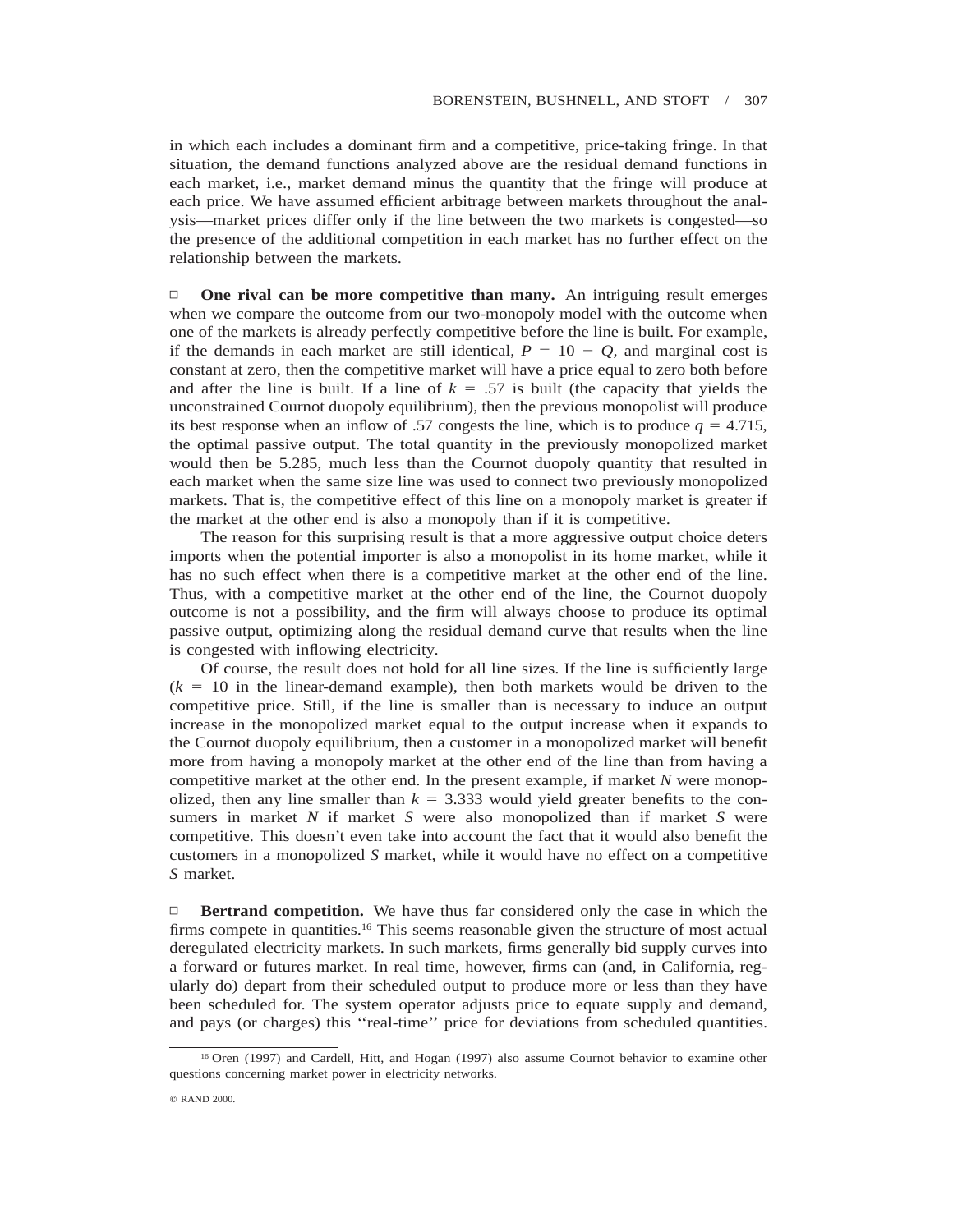While this behavior doesn't track Cournot competition precisely, quantity competition does seem like the best simple representation of the process. Furthermore, Wolak and Patrick (1997) provide evidence that exercise of market power in the United Kingdom has taken place through capacity withholding: at high-demand times the two large firms in the United Kingdom appear to have made some of their capacity unavailable in order to raise the market-clearing price.

It is possible, however, that even after committing some portfolio of generating units to produce on a given day, a dominant firm will still have significant output flexibility in the short run. It is therefore worth considering the competitive effect of transmission lines when there is an unconstrained dominant firm at each end of the transmission line and these firms compete in prices. With both firms recognizing a *quantity* constraint in transmission, however, their behavior in choosing prices will necessarily differ somewhat from the standard Bertrand model.

Again, we will assume that the markets and the firms are identical. To ensure existence of a pure-strategy Bertrand equilibrium, we now also assume constant marginal costs of production for each firm. If there is no transmission line between the markets, then obviously the monopolists in each market will exercise their full market power. If the line is sufficiently large, then the standard Bertrand equilibrium will obtain: the markets will be fully integrated and price will be equal to marginal cost.

*Theorem 2.* If the two identical firms in identical markets *N* and *S* compete in prices and if each firm has constant marginal costs, then

(i) the minimum capacity line that supports the unconstrained Bertrand duopoly equilibrium is equal to the quantity demanded in either market when price is equal to *MC*:  $k_B^* = Q(MC)$ , where  $Q(\cdot)$  is the demand function in a single market;

(ii) the only possible pure-strategy equilibrium to this game is the unconstrained Bertrand duopoly equilibrium.

*Proof.* (i) Since price is equal to marginal cost in the unconstrained Bertrand duopoly equilibrium, firms earn zero operating profit. Thus, if a firm were to make a ''passive'' price choice—e.g., firm *s* charging a higher price than firm *n* and firm *n* exporting the full capacity of the line into market *S*—and this left *any* residual demand for *s* to serve at a price above *MC,* then *s* could make higher profit optimizing along a residual demand curve after *n* congests the line than it could by playing the unconstrained Bertrand strategy. Only if *n* can force the price in *S* down to *MC* (or *s* can force the price in *N* down to *MC*) will the Bertrand outcome obtain. This requires a line equal in capacity to the quantity demanded in either market when price is equal to *MC,*  $k_R^* = Q(MC)$ .

(ii) If the line capacity is less than this  $k_{\beta}^*$ , it is clear immediately that there will not be a pure-strategy symmetric equilibrium with both firms charging the same price above marginal cost; in that situation, either firm could increase profit by cutting price infinitesimally and thereby selling all quantity in its own market and *k,* the capacity of the line, in the other market.

Nor could there be a pure-strategy equilibrium in which the two firms charge different prices. If such an equilibrium did exist, it would have to involve the firm with the lower price, call this firm *n* for clarity, congesting the line with exports to the other market and the firm with the higher price, firm *s,* optimizing along the residual demand that is left in its own market. But if firm *s* makes a passive price choice, allowing the line into its market to be congested, and raises its price to profit maximize along the residual demand it faces, then *n* will raise its own price to infinitesimally below *Ps* and still congest the line into *S.* If their prices are nearly equal, however, *s* is better off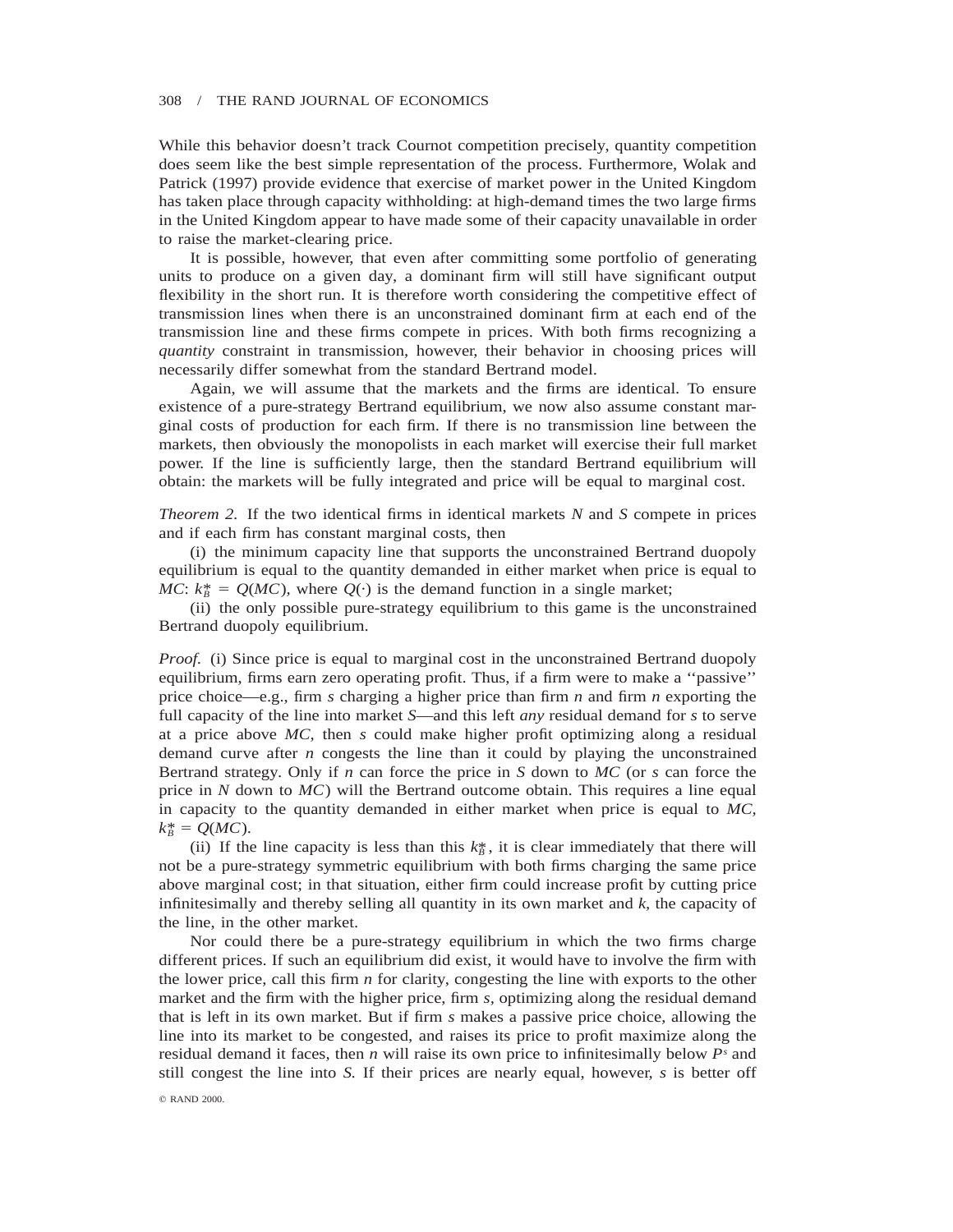lowering its price infinitesimally to below  $P<sup>n</sup>$ , allowing *s* to capture all sales in its market and *k* in the other market. This will restart the price cutting until one firm again prefers to make a passive price choice and allow the line into its market to be congested. *Q.E.D.*

Thus, as with Cournot, there will be no pure-strategy equilibrium with  $k < k_{B}^{*}$ . It is straightforward to show that  $k_B^* > k^*$ , i.e., for symmetric markets the threshold line capacity will be larger for Bertrand competition than for Cournot competition. The resulting increase in production relative to the monopoly levels will also be greater with Bertrand competition, however.<sup>17</sup> There will still be at least one mixed-strategy equilibrium with a line of  $k \leq k_B^*$ , and for the reasons described in Section 3, it seems likely that the expected price will decline as *k* increases from zero.

▫ **Transmission capacity under regulation and deregulation.** The transmission capacity that now exists in most of the United States was built to provide the costarbitrage and reliability functions described earlier. It was not built to augment competition among power generators. Our analysis leads immediately to the question of how the socially optimal transmission capacity under regulation compares to the social optimum when power generating markets are deregulated. Clearly, it is difficult to make such a theoretical comparison without characterizing the regulation in detail. We will assume here that regulation is optimal, first-best regulation of price, location of generation, and transmission capacity.

The symmetric markets that we have studied thus far demonstrate that situations can exist in which the optimal transmission capacity under regulation would be less than for competition. With symmetric markets, transmission lines fulfill no costarbitrage function. The value of transmission for reliability is likely to be just as great under competition as under regulation. Furthermore, if each firm produces from a portfolio of generators, as is generally the case, the value of transmission lines in providing reliability diminishes rapidly and is unlikely to justify transmission lines that are of significant capacity compared to market outputs.

Ignoring reliability considerations, there is no value to a transmission line in the symmetric-market case under regulation; the optimal line capacity would be zero. In a deregulated market, we have demonstrated that the marginal benefit to transmission capacity could be quite large. Of course, the socially optimal transmission capacity would still depend on the cost of constructing transmission, but in this case it clearly will be (weakly) greater than under regulation.

Unfortunately, even ignoring reliability issues, one cannot make a general statement that the marginal value of transmission is greater in a deregulated environment. For an example of a situation in which the marginal value of transmission would be greater under regulation, consider two markets with identical demand in which the single producer in one market has slightly lower constant marginal costs than the single producer in the other market. From the previous sections, it is clear that there is some line size that will support a Cournot duopoly equilibrium and that any transmission capacity beyond that *k*\* has no social value. This will be less than the *k* that would be necessary for the low-cost producer to serve all demand in both markets, which would be the case under optimal regulation that sets price equal to the low-cost firm's marginal cost. For transmission capacity above *k*\*, but below the quantity consumed in the market of the high-cost producer, the marginal social value would be greater in a

<sup>&</sup>lt;sup>17</sup> In the linear-demand case discussed in Section 3, the increase in output was eight times the line capacity needed to induce that increase under Cournot competition. Under Bertrand competition this ratio is one to one.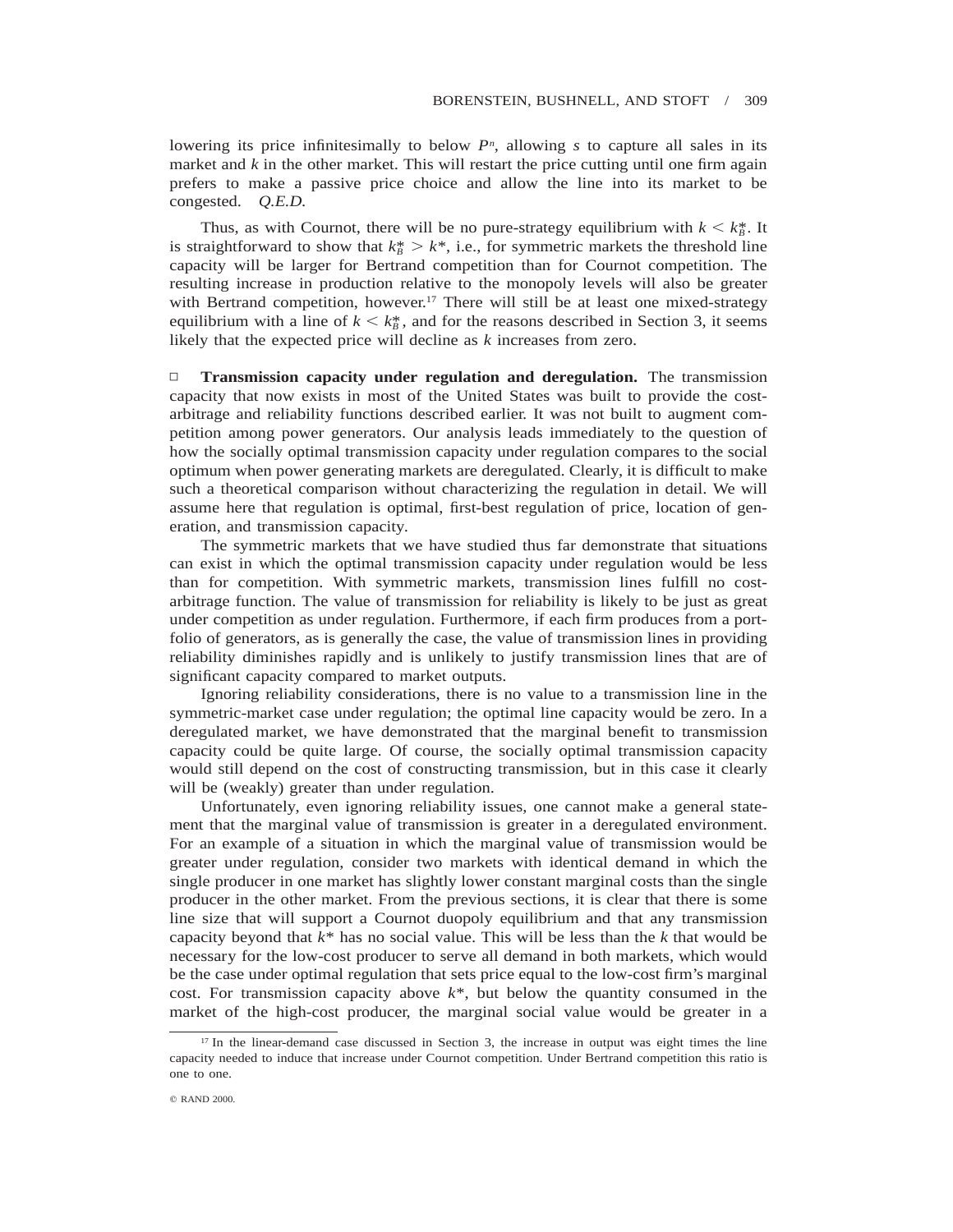regulated market. Thus, an optimally regulated market *could* yield greater transmission capacity than would be optimal in a deregulated market.<sup>18</sup>

 $\Box$  **The effect of line losses.** Thus far, we have assumed that the transmission line is lossless. In reality, of course, some electricity will be dissipated as heat in the transmission process. The proportion of power lost in this way increases with the load on the line and can be as great as 5–10% of the flow on the line. In this section we show that the presence of small losses will lower output quantities in the unconstrained Cournot equilibrium and will lower the line capacity necessary to attain the equilibrium. If losses are sufficiently large, however, they can eliminate the existence of a Cournot equilibrium.

A standard approximation for losses on a line is  $L = rf^2$ , where f is the flow on the line and *r* is a constant based on the physical properties of the line (see Schweppe, 1988). This implies that marginal loss is  $\ell = 2r$ , which equals zero when there is no flow on the line. When losses are added to our model, the prices in our two nodes need not be the same, even when the flow on the line is less than capacity.

To assess the impact of losses, it is necessary to state explicitly who bears the cost of the losses associated with increased flow on a line. The dominant paradigm for pricing losses in a nodal electricity market is to set nodal prices to reflect the *marginal* impact on losses in the transmission grid. In our two-node model, this implies that the difference in prices between the two nodes must reflect the marginal cost of ''shipping'' the power from one node to another. In other words, when there is a nonzero flow between the two nodes, the price in the importing node must exceed the price in the exporting node by an amount equal to the marginal cost of losses on the line. Additionally, the power that arrives at the importing node is less than the power that leaves the exporting node. If *f* MW is exported from node *N* to node *S*, then  $f - rf^2$  arrives in node *S.* When there are losses, but no congestion, there is an arbitrage condition that determines the relationship between prices in the two nodes, *N* and *S.* Adopting the convention that  $f > 0$  for flow from *S* to *N* and  $f < 0$  for flow from *N* to *S*,

$$
P(q^{s} - f - rf^{2})(1 + 2rf) = P(q^{n} + f)
$$
 if  $q^{s} < q^{n}$  (5a)

$$
P(q^{s}-f) = P(q^{n}+f-rf^{2})(1-2rf) \text{ if } q^{s} > q^{n}. \qquad (5b)
$$

The right-hand side of (5a) is the profit of an arbitrager from selling a unit of electricity in market *N,* and the left-hand side is the profit from shipping the power to market *S* and then selling the quantity that remains after the marginal losses imposed (2*rf*) are deducted from that shipment. For example, when  $q^s < q^n$ ,  $P(q^s - f - rf^2)$ is the price in *S* and  $(1 + 2rf)$  (which is less than one, since  $f < 0$ ) is the claim to power in *S* that the shipper has after covering the losses that the shipment imposes.

Line losses will change the Cournot equilibrium quantity relative to the case when there were no losses. This is true even though, in the symmetric Cournot equilibrium, there is no flow and therefore there are no losses.

*Theorem 3.* Assume that total line losses are  $L = rf^2$  for a flow of f between nodes, that the price difference between nodes reflects the marginal losses, 2*rf,* as set forth in (5), and that the line capacity is very large. For a sufficiently small  $r$ , a symmetric

<sup>&</sup>lt;sup>18</sup> Of course, this comparison is based on the assumption of Cournot behavior in a deregulated market. The outcomes, and the value of transmission, would be the same under optimal regulation and perfect competition.

<sup>©</sup> RAND 2000.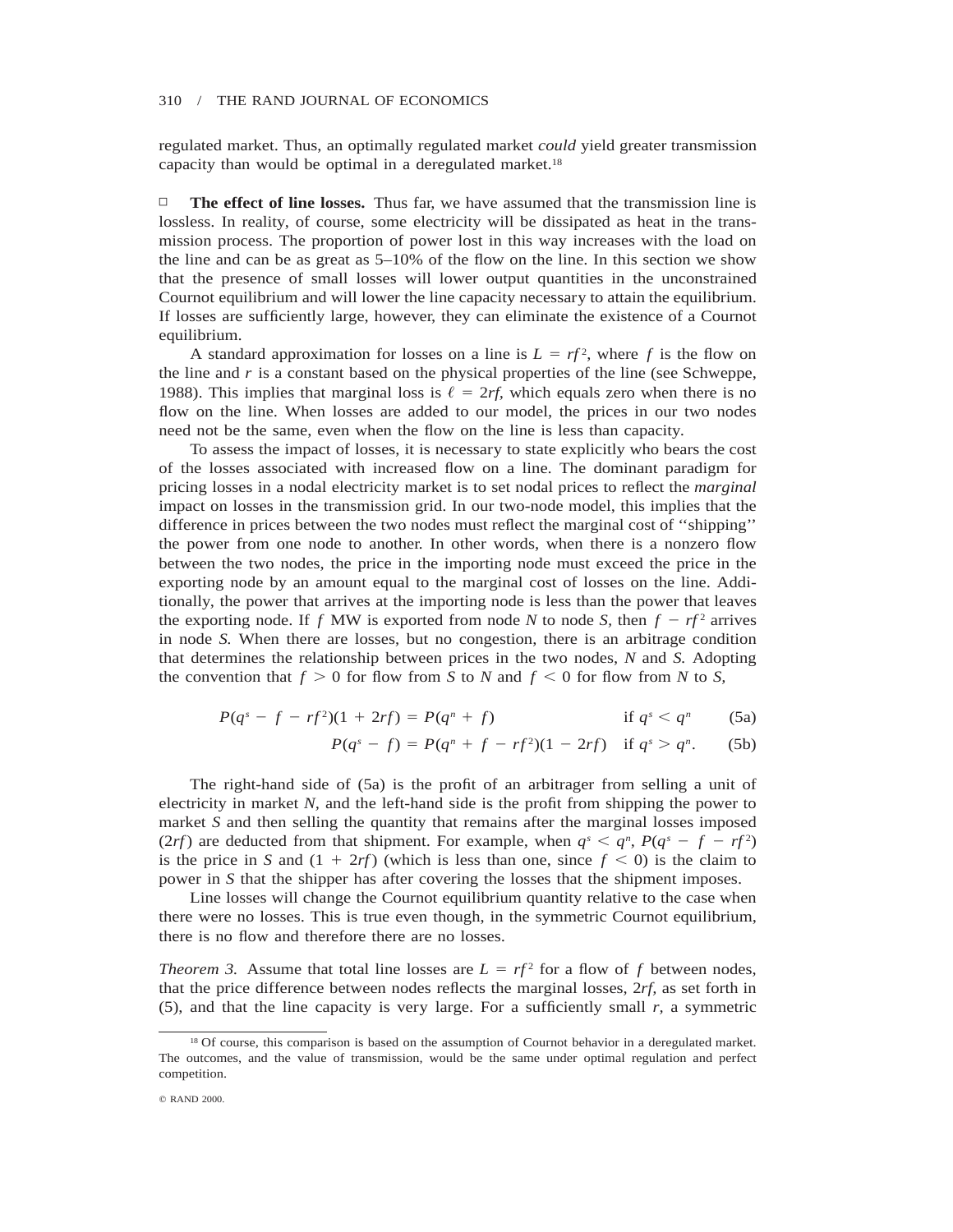Cournot equilibrium will exist and the equilibrium quantity of each firm,  $q_c^{\ell}$ , will be less than the Cournot equilibrium quantity when there are no losses,  $q_c$ .

*Proof.* See the Appendix.

Since the marginal pricing of losses has the effect of lowering Cournot equilibrium output levels and raising Cournot equilibrium profit, the threshold transmission capacity, *k*\*, that supports this Cournot equilibrium also changes.

*Corollary 1.* Under Assumptions 1–4, the threshold line capacity required for a symmetric Cournot equilibrium is lower when there are marginally priced losses than when there are no losses,  $k^* \leq k^*$ .

*Proof.* Since the profits from producing the optimal passive output are the same with or without losses, and the profits of the symmetric Cournot equilibrium are greater with losses, a line of capacity *k*\* would produce strictly greater profits from the Cournot equilibrium than from producing the optimal passive output. Reducing the line size from *k*\* has no effect on profits from the Cournot equilibrium, but it raises the profits from producing the optimal passive output. Thus, a line of capacity less than *k*\* is necessary to equate the profits of the Cournot equilibrium with the profits from producing the optimal passive output. *Q.E.D.*

Although it is ''easier'' (in terms of necessary line capacity) to achieve the Cournot outcome when losses are introduced, consumer and total surplus are lower at the withlosses Cournot equilibrium than at the no-losses Cournot equilibrium. Thus, line losses have two offsetting effects: lower capacity investment necessary to reach a Cournot equilibrium and lower total surplus gain from doing so. Which effect dominates will depend on the marginal cost function for line capacity and the shapes of the market demand functions.19

If *r* is large enough, it is clear that these results will not hold. For a very large *r,* the effective capacity of the line approaches zero, though it never is zero because there are no marginal losses when there is no flow on the line. We saw in Section 3 that no pure-strategy equilibrium exists for lines of very low capacity.

▫ **Asymmetric firms and markets.** So far we have analyzed symmetric firms and markets, which have the special property that identical pure strategies will produce no flow on the connecting line. While the analysis of symmetric markets is useful as an illustration, interesting real-world applications, including the one in the following section, will invariably be asymmetric to some extent. Fortunately, the intuition and analytical approach developed thus far carries over to the analysis of asymmetric markets.

With a low-capacity transmission line and symmetric markets, we were able to rule out any pure-strategy equilibrium; we showed that the unconstrained Cournot equilibrium was not supportable and that no other pure-strategy equilibrium was feasible. When markets are asymmetric, however, a pure-strategy equilibrium is likely to result with a very thin line.

*Theorem 4.* Under Assumptions 1–4, a pure-strategy equilibrium exists as the transmission line capacity approaches zero if and only if the monopoly equilibria in the two markets (i.e., with no transmission line) produce different prices. In such an equilibrium, the transmission line is congested with flow from the lower-price (under monopoly) market to the higher-price (under monopoly) market.

<sup>&</sup>lt;sup>19</sup> We have not compared the values that a certain line would have with and without losses when it is not sufficiently large to achieve Cournot equilibria and results in mixed-strategy outcomes.

q RAND 2000.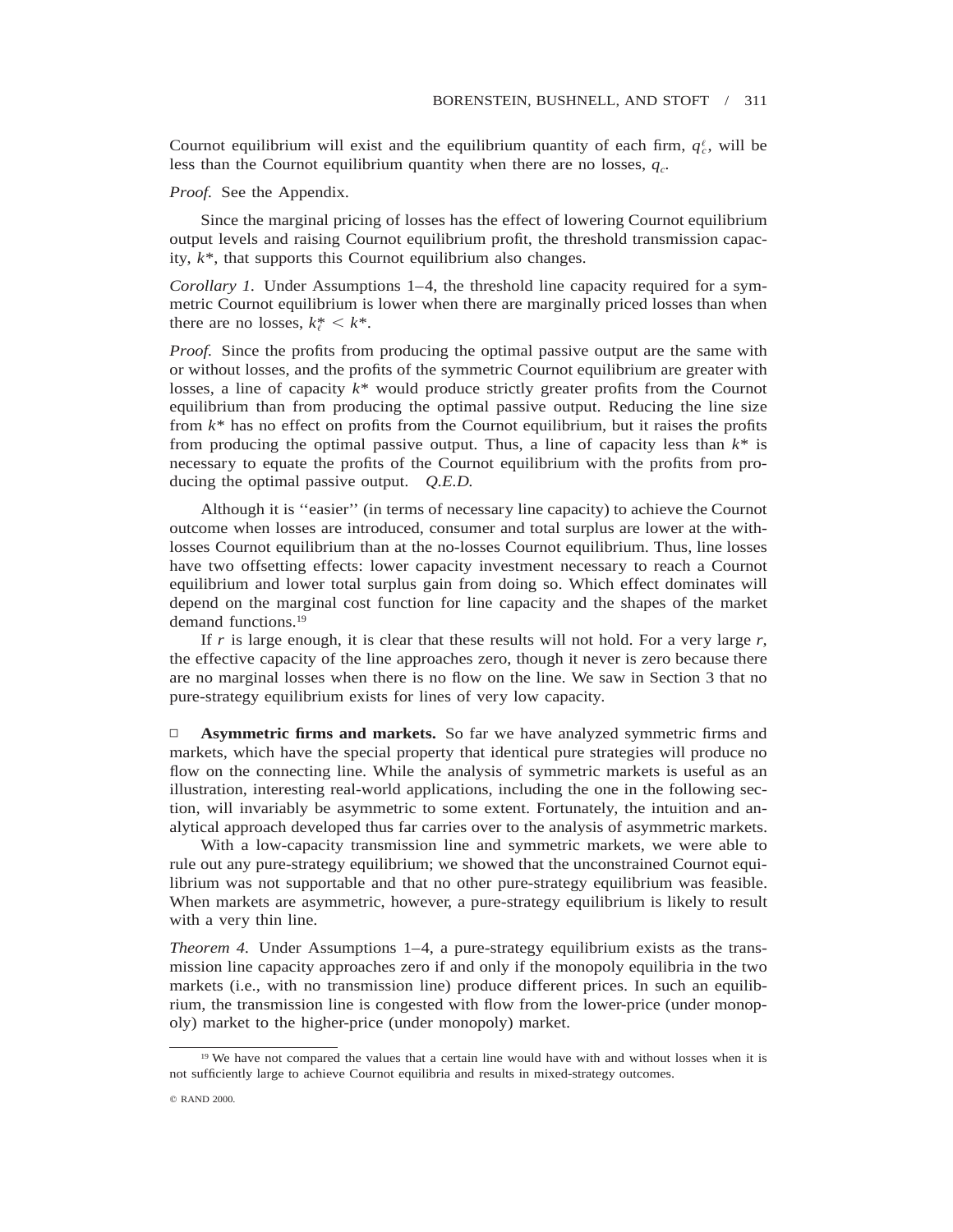*Proof.* Consider two markets *S* and *N* in which the monopoly prices are  $P_m^S \nleq P_m^N$ . If a transmission line of very low capacity, *k,* is built between the two markets, then absent a change in output by the firm *N, k* units of power will be shipped from *S* to *N* and firm *s* will reoptimize by increasing its output. For a sufficiently small *k,* this would still result in  $P^S \n\leq P^N$ . The question then is whether firm *n*'s best response would be to produce its optimal passive output or to increase its output enough to either decongest the line or congest it with flow in the opposite direction, the aggressive response.

For firm *n,* the passive choice has a negative effect on its profit (compared to the monopoly equilibrium) that goes to zero as  $k \to 0$ . In contrast, for firm *n* to decongest the line or congest it in the opposite direction, even for an arbitrarily small *k,* requires that *n* increase output at least enough to lower the price in  $N$  to  $P<sup>S</sup>$ . This has a negative effect on *n*'s profit (compared to the monopoly equilibrium) that does not go to zero as  $k \to 0$ . Thus, for a sufficiently small k, firm *n* would prefer to respond by producing the optimal passive output, and a pure-strategy equilibrium exists in which the line is congested with power flow from *S* to *N.*

The component of the proof that shows  $P_m^S = P_m^N$  implies that no pure-strategy equilibrium exists even for small *k* is the same as in the proof of Theorem 1. *Q.E.D.*

Virtually any real pair of markets will embody asymmetries that result in different monopoly prices and thus will have such a pure-strategy ''passive/aggressive equilibrium'' for sufficiently small lines.20 This is illustrated in Figure 5 for two markets in which  $N$  is larger than  $S$ , the two firms,  $n$  and  $s$ , have equal and constant marginal costs, and  $P_m^N > P_m^S$ <sup>21</sup>. As the capacity of the line increases, exports from the low-price market, *S,* increase. This shifts rightward the demand that *s* faces in market *S* and drives up the price in *S.*<sup>22</sup>

As exports into *N* increase with the increase in *k,* firm *n* will cut back production, but by less than the increase in imports to *N,* so the price in market *N* will fall (see Lemma 3 in Section 3). The increase in *k* makes it less attractive for *n* to allow the line to be congested into its market and just optimize along the residual demand. For line capacity greater than some level, which we call  $\hat{k}$ , firm *n* is better off acting more aggressively, which eliminates the passive/aggressive equilibrium. Also as *k* increases, eventually a point must be reached at which a pure-strategy unconstrained Cournot duopoly equilibrium can be supported (under Assumptions 1–4). This occurs when each firm weakly prefers the unconstrained Cournot equilibrium outcome to producing its optimal passive output response when the other firm produces its Cournot equilibrium quantity. Once again, we use  $k^*$  to represent the smallest  $k$  that can support the unconstrained Cournot equilibrium. As the line capacity approaches  $k^*$ , there are two possible outcomes depending on whether the largest line capacity that supports a passive/aggressive equilibrium is greater or less than the smallest line capacity that supports the unconstrained Cournot equilibrium.

<sup>&</sup>lt;sup>20</sup> There are some asymmetric examples that exhibit equal monopoly prices and therefore produce only nondegenerate mixed-strategy equilibria as  $k \rightarrow 0$ . For instance, if one market is just a scaled-up version of the other, the monopoly prices will be equal. Additionally, there are examples where the two markets have different shaped cost and demand functions but still have the same monopoly price. These too produce mixed strategies in the thin-line limit.

<sup>&</sup>lt;sup>21</sup> We continue here to assume no line losses. Line losses will change the unconstrained Cournot equilibrium by lowering the output of the firm that would be a net exporter in a lossless framework and raising the output of the firm in the importing market.

<sup>22</sup> The markets illustrated in Figure 5 have different demands, while the firms illustrated have identical costs, so the unconstrained Cournot equilibrium is still symmetric.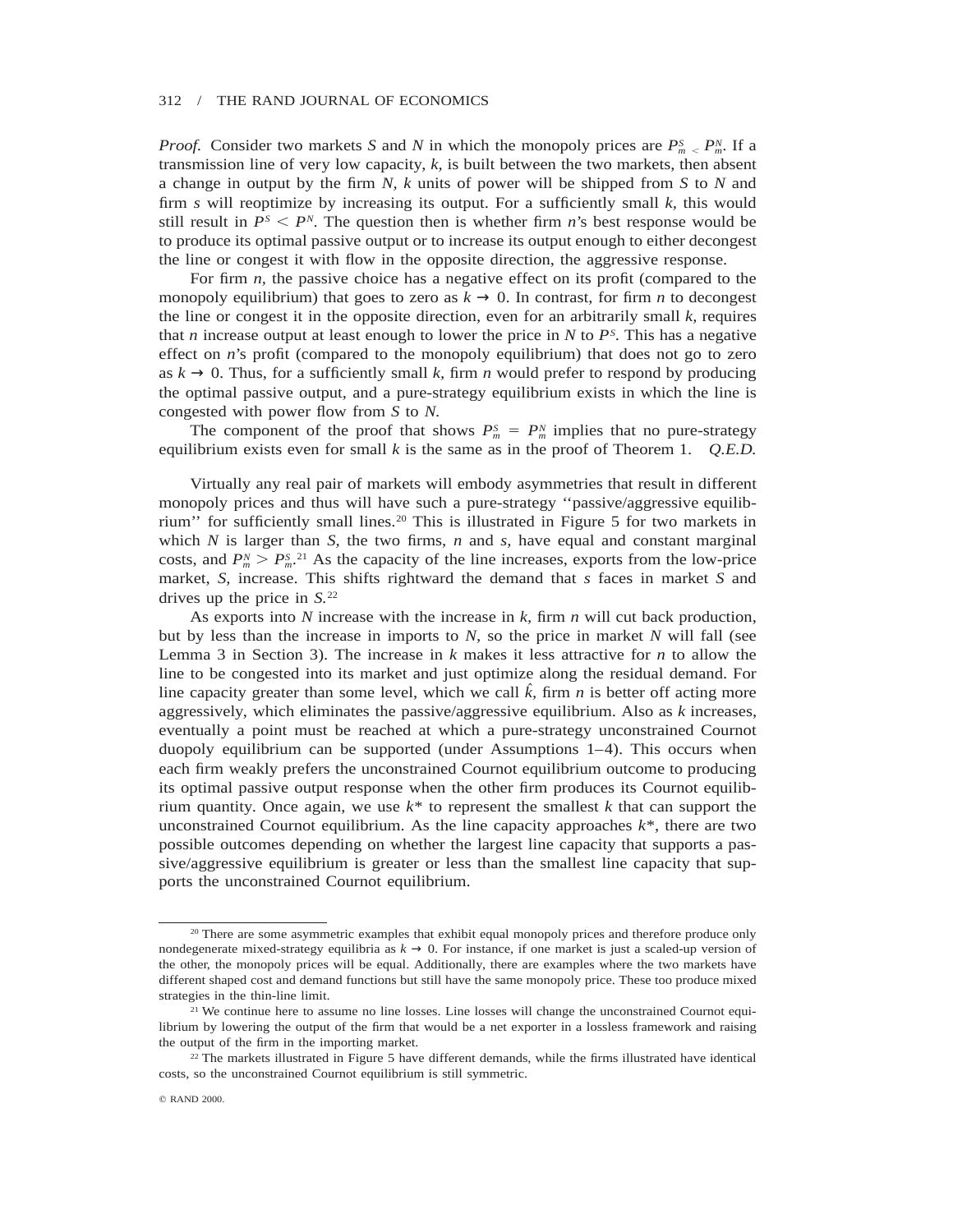ASYMMETRIC PURE-STRATEGY EQUILIBRIUM



*Theorem 5.* Consider asymmetric markets, *N* and *S* with monopoly producers *n* and *s,* respectively. Assume that  $P_m^S < P_m^N$ . As the capacity of a transmission line between the markets, *k,* increases from zero, one of two possible outcomes will obtain.

Case 1.  $0 \le k \le \hat{k}$  passive/aggressive equilibrium exists  $\hat{k}$  <  $k$  <  $k$ \* no pure-strategy equilibrium exists  $k^*$   $\lt k$  unconstrained Cournot equilibrium exists

or

Case 2.  $0 \le k \le k^*$  passive/aggressive equilibrium exists  $k^*$  <  $k$  <  $\hat{k}$  both passive/aggressive and unconstrained Cournot equilibria exist  $\hat{k}$  < *k* unconstrained Cournot equilibrium exists.

## *Proof.* See the Appendix.

Case 1 is illustrated in Figure 6. After a certain line capacity is reached, there is a region where only mixed-strategy equilibria exist up to the threshold line capacity that induces the producer in  $N$ , the higher-price market, to switch from producing its optimal passive output to playing its unconstrained Cournot responses. In case 2, which we call the ''overlap case'' and which seems to arise in more asymmetric markets than

© RAND 2000.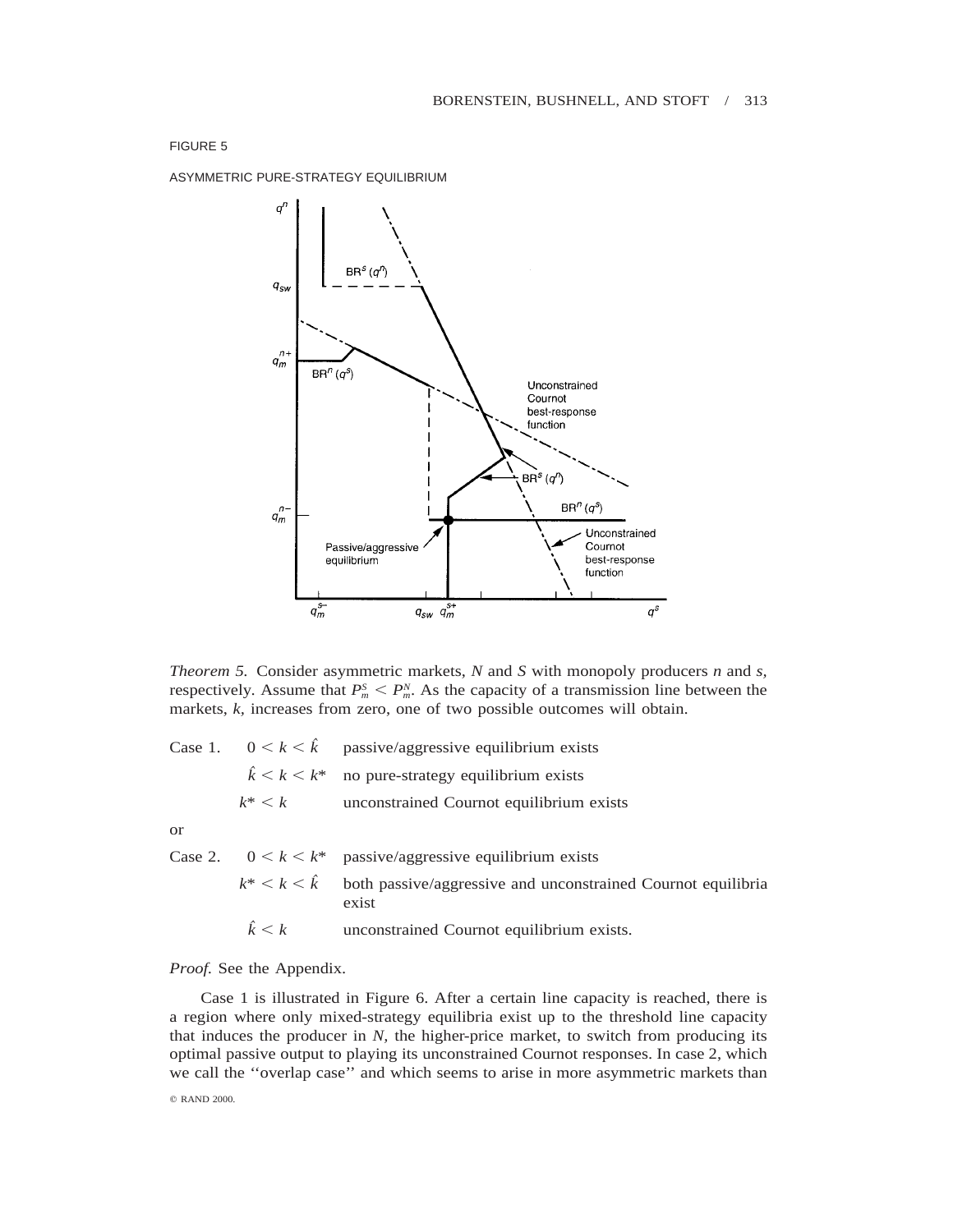NO PURE-STRATEGY EQUILIBRIUM



does case  $1<sup>23</sup>$  there is at least one pure-strategy equilibrium for all line capacities. Unlike the symmetric case, *n* is content to produce its optimal passive output when *s* is producing  $q_m^{s+}$ , *s*'s profit-maximizing output when it is congesting the line to *N*. In fact, even when the line capacity is large enough that firm *n* would play an unconstrained Cournot response to *s*'s unconstrained Cournot equilibrium quantity, *n* would still prefer to allow the line to be congested into its market if its opponent maintains its output at  $q_m^{s+}$ . Case 2 with a line size  $k^* < k < \hat{k}$  is illustrated in Figure 7.<sup>24</sup> Of course, we would like to know when each of these cases will arise. A relatively simple rule can be a guide:

*Theorem 6.* Case 2 of Theorem 5 (the ''overlap'' case) will arise if and only if at  $k = k^*$ , the unconstrained Cournot equilibrium output of firm *s* is less than *s*'s best response when firm *n* produces its optimal passive output, i.e.,  $q_m^{s+} > q_c^s$ .

*Proof.* Consider the threshold line size *k*\* that would support the unconstrained Cournot duopoly equilibrium. By definition, *k*\* is the line size at which (at least) one firm, call it firm  $n$ , is indifferent between the Cournot equilibrium and playing its optimal passive output. Assume that  $k = k^*$ , firm *n* chooses to produce its optimal passive output and firm *s* responds by increasing its output (from  $q_c^s$ , firm *s*'s unconstrained

<sup>&</sup>lt;sup>23</sup> By "more asymmetric" we mean that, starting from separate markets, a proportionally larger amount of power would have to be shipped from one market to the other to equalize the prices across markets. This is a function of both the cost functions of the firms and the demand functions in the markets.

<sup>&</sup>lt;sup>24</sup> In this case where two pure-strategy equilibria exist, there will also be a mixed-strategy equilibrium (Fudenberg and Tirole, 1991). We have not examined this equilibrium.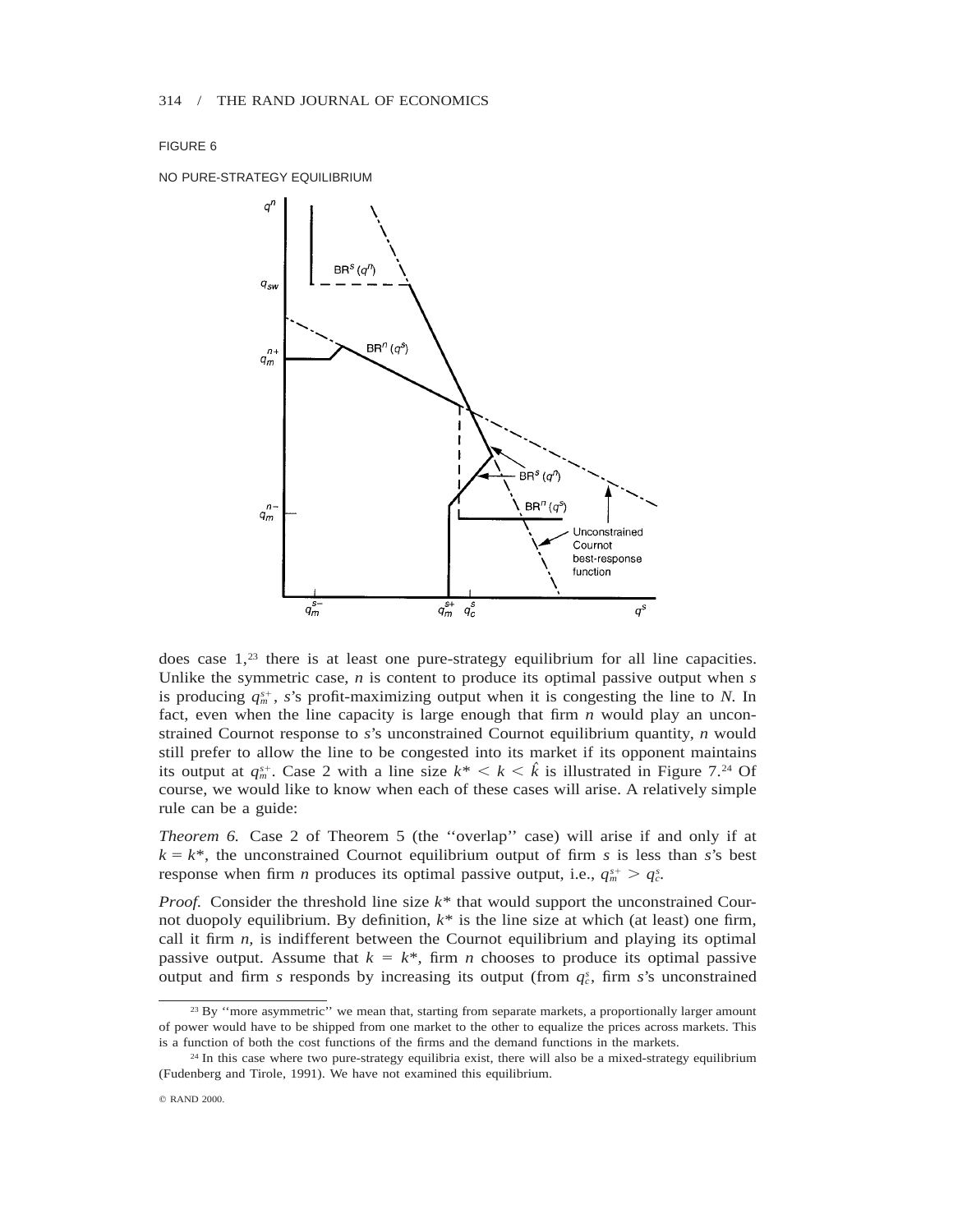CASE 2, ''OVERLAPPING'' EQUILIBRIA



Cournot equilibrium quantity). An increase in firm *s*'s output has no effect on firm *n*'s profit from choosing its optimal passive output, since the line was congested anyway. But it lowers the profitability of firm *n* responding with an unconstrained Cournot best response, because the profit of one firm in a Cournot duopoly game is decreasing in the output of the other firm. Since firm *n* was previously just indifferent between producing its optimal passive output and its unconstrained Cournot best response, it would now strictly prefer to produce its optimal passive output. Thus, if firm *s*'s response to firm *n* producing its optimal passive output is to increase its own output, this reinforces firm *n*'s preference for the optimal passive output. Since both firms are then playing their best responses to the other, this passive/aggressive outcome would be a Nash equilibrium.

Next consider the case in which firm *n* chooses to produce its optimal passive output when  $k = k^*$  and firm *s* responds by *decreasing* its output. A large enough decrease in firm *s*'s output would decongest the line. This would yield a decongested line with each firm producing less than its Cournot best response, which cannot be an equilibrium, by the arguments in the text and the proof of Theorem 1. A small decrease in firm *s*'s output would not decongest the line. This would have no effect on firm *n*'s profit from producing its optimal passive output, since the line remains congested. But it would increase firm *n*'s profitability of responding to firm *s* with an unconstrained Cournot best response. Since firm *n* was previously just indifferent between producing its optimal passive output and its unconstrained Cournot best response, it would now strictly prefer the Cournot best response. Thus, the passive/aggressive outcome would not be an equilibrium. *Q.E.D.*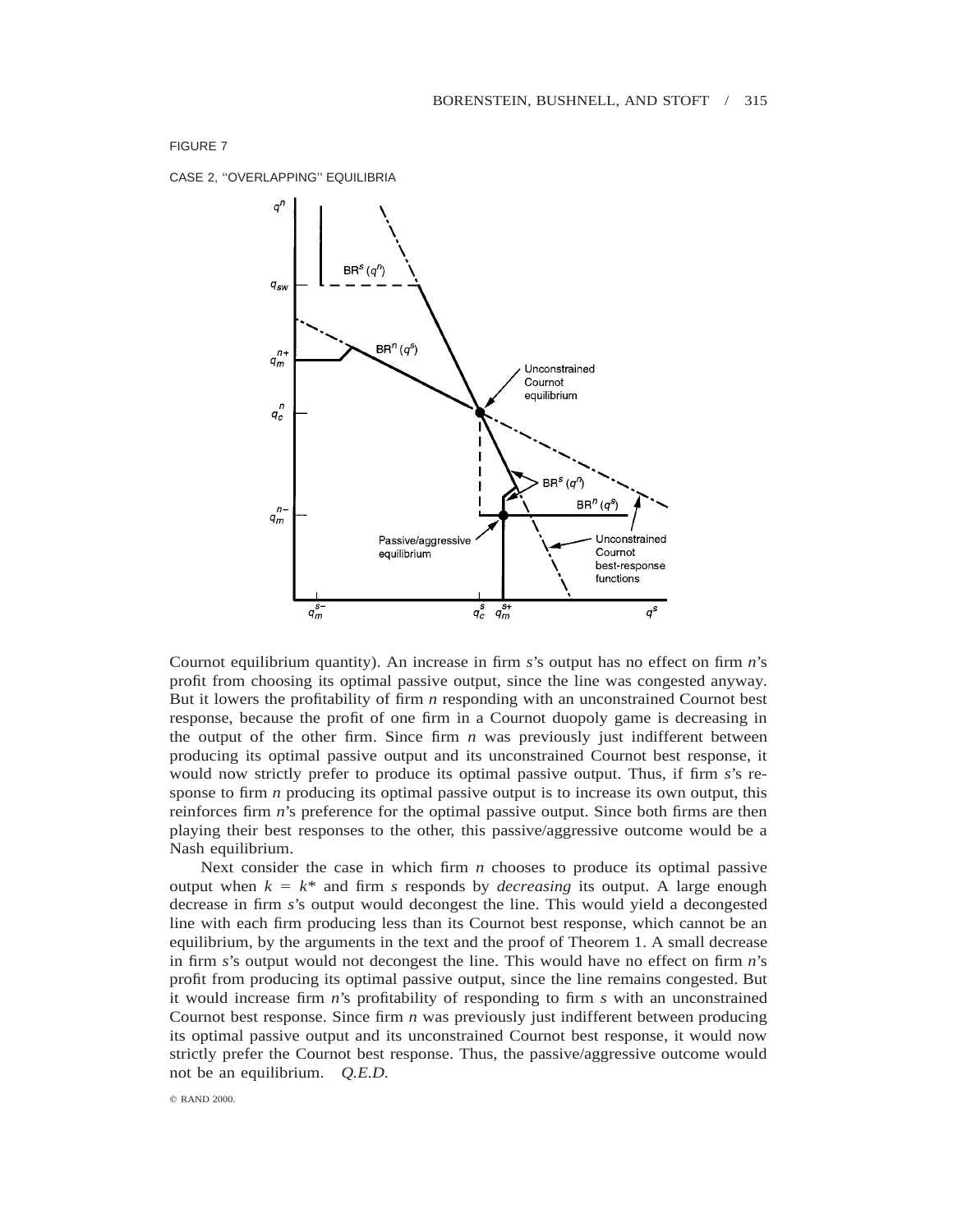Thus, although the assumption of asymmetry does lead to a qualitative change in our analysis, it does not fundamentally change the picture. Increasing line capacity gradually increases competition, and it can lead through a region of mixed strategies to a standard Cournot duopoly equilibrium. With a sufficiently large line, the Cournot duopoly equilibrium exists, and with that or, possibly, a larger line, the Cournot duopoly equilibrium is the only pure-strategy equilibrium that exists.

# **5. The California electricity market**

We now demonstrate empirically the practical relevance of these results by applying the analysis of the previous sections to a model of California's electricity market. We demonstrate how the strategic use of transmission limits can increase congestion and how a modest increase in that capacity can greatly affect firm behavior and the resulting power flows. We examine the California market under the generation asset ownership structure at the time of deregulation, early in 1998.25

Congestion on the north-south transmission lines often divides the state into at least two distinct geographic markets. These two regions are connected through what is known as the Path 15 transmission constraint. As of 1998, Pacific Gas & Electric (PG&E) was the dominant supplier north of Path 15, with about 60% of generation capacity in the region, and Southern California Edison (SCE) was the largest electricity producer south of Path 15, with about 45% of that region's capacity.26 Peak demand in the south is more than double the peak in the north, but there was also much more generation capacity owned by smaller firms located south of this constraint.

In Section 4 we noted that the presence of price-taking fringe firms in either or both markets would not alter the analysis. This is also true if those fringe firms are in fact in other regional markets that are connected to one of the dominant firm's markets through a transmission path, as is the case in California. The state is connected with Mexico, the desert southwest, and the northwest states, though there is very little of the northwest's hydroelectric power available during the peak demand months of August through October. Essentially, the models of the previous sections are directly applicable to markets where the dominant-firm regions are connected to competitive regions, and to each other, via a radial or linear network.

Almost half of PG&E's capacity was hydrogeneration, which is most abundant in spring and early summer and offers very little power in the fall and early winter, the same time that imports from the northwest (also mostly hydrogeneration) become much less available. For this reason, Northern California imports substantial quantities of power from the south during the fall and winter. As a result, Path 15 can become congested with flows from Southern California into the north.

Most analysts agree that PG&E, in its 1998 form, had significant potential market power when the Northern California region was isolated from its neighbors. The interesting question, however, is how often this isolation would arise. It is in addressing this question that the analysis of the previous sections comes into play. While it would be tempting to simply calculate the flows that would occur in the absence of the Path 15 constraint and then see if the constraint is violated, the model we have presented

<sup>&</sup>lt;sup>25</sup> Since 1998, the incumbent utilities have been forced to divest most of their generation assets to several firms of approximately equal size in the state, which has reduced the concentration of ownership. Despite the divestitures, market power remains a concern in these markets (see Borenstein, Bushnell, and Wolak, 2000).

<sup>26</sup> PG&E owned approximately 2,700 MW of generation capacity located south of Path 15, most of it from the Diablo Canyon nuclear plant, which is under a separate regulatory agreement. Borenstein and Bushnell (1999) explains how the outputs from these plants are treated as fringe production in the south.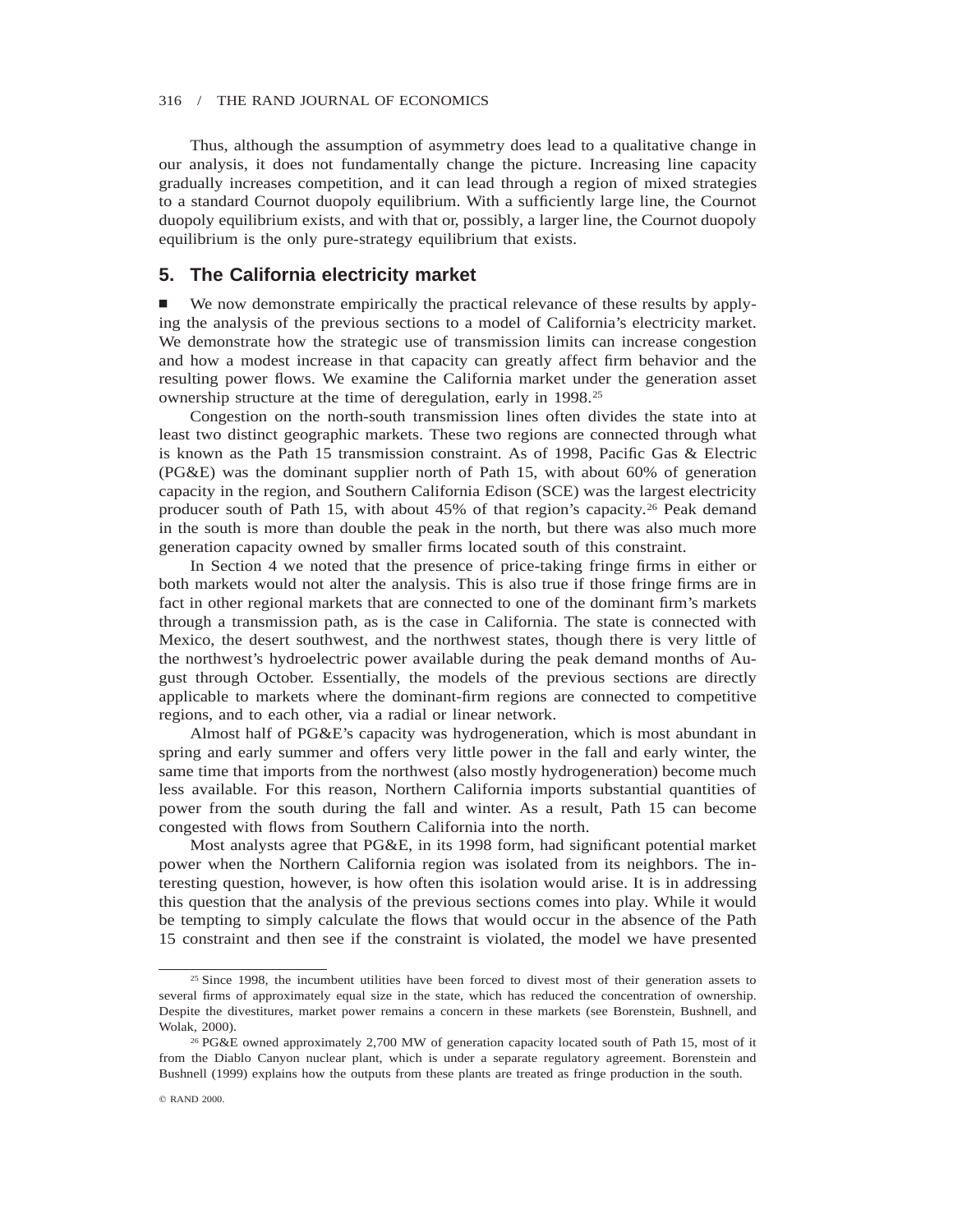indicates that this would fail to capture the potential for strategic congestion of the  $line.27$ 

Borenstein and Bushnell (1999) develop a Cournot firms–fringe firms simulation of the California and neighboring electricity markets using data on the production costs and capacities of all generators in the region. Here we adapt that model to examine the potential for congestion of Path 15. We consider only the two largest suppliers as of 1998, PG&E and SCE, to be strategic players, and treat the other electricity producers in California, as well as any out-of-state firms exporting power to California, as price-taking fringe firms.

We use a constant elasticity demand curve of the form  $q(p) = xp^{-\epsilon}$  with an elasticity of  $\epsilon = 0.1$ . The constant *x* is set such that the demand curve in the peak hour intersects the relevant forecast price-quantity points.28 We focus on two months, September and December. For each of these months, we simulated six demand levels starting with the peak hour, then the 150th-highest demand level, and so on by increments of 150 down to the minimum demand level of the month. Each simulation finds a static Cournot equilibrium that is assumed to be independent of the outcomes of the other hours simulated.29

We first find the Cournot equilibrium production levels of the two large firms under the assumption that Path 15 has unlimited transmission capacity. Transmission capacity over this path is in fact about 3,000 MW in the south-to-north direction. An examination of the net flows over this path (Table 1) reveals that flows exceed 3,000 MW in only one hour of September and in three hours of December. These are shown in italics in Table 1. If one ignored strategic incentives to congest the line, one would assume that the northern and southern markets are seldom isolated from each other in the month of September. In December, one would find that the line is congested during the three highest demand hours simulated.

As we have shown, however, analysis of the potential for congestion between these two markets must account for the incentives of the suppliers when they incorporate the transmission constraint into their profit calculations. We next calculated the profit made by PG&E if it produced its optimal passive output (causing south-to-north congestion along Path 15) and compared that profit to the profit that arises in the statewide unconstrained Cournot equilibrium. This calculation reveals that in many of the hours examined, starting from the uncongested-line Cournot equilibrium, it is profitable for PG&E to reduce its output and induce congestion over Path 15. Of the eight hours in Table 1 in which Path 15 would be uncongested without strategic behavior (those with flows below 3,000 MW), five exhibit congestion (shown in bold) when PG&E accounts for the possible strategic gains from congesting the line.

For this response by PG&E to lead to a pure-strategy passive/aggressive equilibrium, however, it is necessary that PG&E continue to want to produce its optimal passive output even after SCE (and all fringe firms) optimally respond to PG&E's passive output, and that the line remain congested. For this to be the case, (i) the

<sup>&</sup>lt;sup>27</sup> Some studies have relied upon historical information on the power flows over the various transmission paths (see Pace, 1996). However, these data were generated by firms operating in a tightly regulated environment. The incentives faced by these firms after the transition period to a deregulated industry are significantly different. It appears from the brief transition period that has occurred in California that transmission patterns have indeed changed substantially with deregulation.

<sup>28</sup> Borenstein and Bushnell (1999) includes a detailed description of the assumptions used in this analysis.

<sup>&</sup>lt;sup>29</sup> Hydro releases were "scheduled" outside of the Cournot calculation according to a demand peakshaving heuristic as described in Borenstein and Bushnell (1999). Bushnell (1998) examines the strategic use of hydro in this market.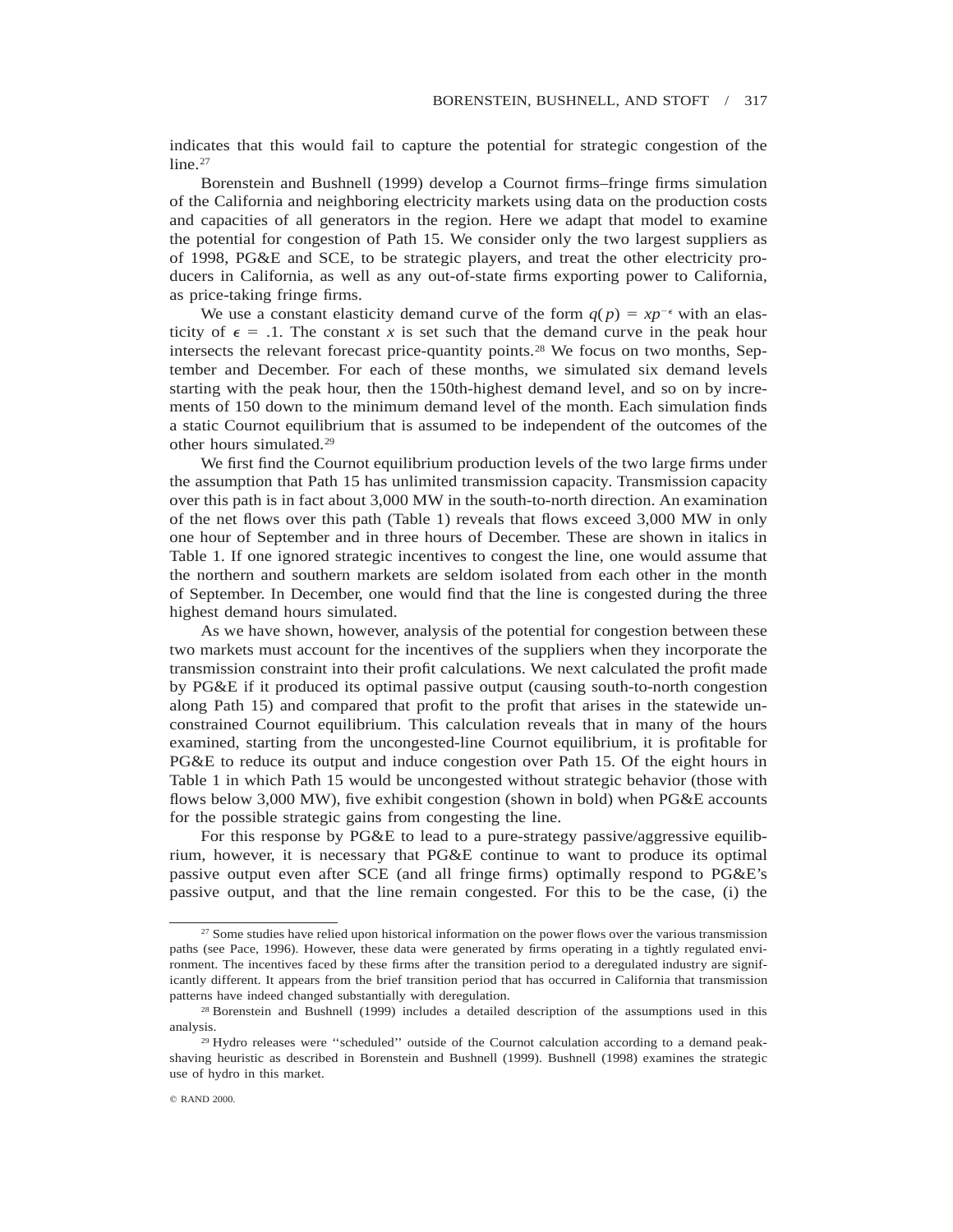| Demand Level                                        | Peak | 150 <sub>th</sub> | 300th | 450 <sub>th</sub> | 600th | 744th    |
|-----------------------------------------------------|------|-------------------|-------|-------------------|-------|----------|
| September Path<br>15 flow $(S \text{ to } N)$ 1,116 |      | 2,736             | 2.841 | 3.198             | 895   | $-1.167$ |
| December Path<br>15 flow $(S \text{ to } N)$ 5,016  |      | 5.263             | 4.697 | 2.705             | 2.264 | 2.310    |

**TABLE 1 Flows Over Path 15 Assuming Unlimited Capacity**

Note: Italics indicate violation of transmission capacity when firms do not consider these limits. Bold indicates violation of transmission capacity only when firms incorporate these limits into their strategies.

resulting price in the north must be greater than the price in the south and (ii) PG&E, when faced with SCE's optimal response to a passive, congestion-inducing output by PG&E, must not find it more profitable to increase output and decongest the path. Empirically, it is straightforward to test for these conditions. If they fail to hold, then only mixed-strategy equilibria are possible for a path of the particular capacity assumed. If they do hold, then a pure-strategy equilibrium in which the path is congested from south to north does exist.

We found that only at the lowest demand level in December is it more profitable for PG&E to increase output and decongest the line in response to the ''aggressive'' output level by SCE than to continue to produce its optimal passive output. This indicates that for a line capacity of 3,000 MW, there is no pure-strategy equilibrium for that hour.<sup>30</sup> In the other four hours in which  $PG\&E$  prefers the optimal passive output to remaining in the unconstrained Cournot equilibrium, we found there to be a purestrategy passive/aggressive equilibrium.

We now focus on one specific demand level, the 600th-highest demand hour in December, in order to examine the impact of increased transmission capacity on this market. If there is unlimited transmission capacity along Path 15, south-to-north flows are 2,264 MW. With the actual Path 15 capacity of 3,000 MW, PG&E can make higher profit in this hour if it reduces its output below its unconstrained Cournot levels and induces congestion.

For a range of transmission capacities of Path 15, we examined the conditions for a pure-strategy passive/aggressive equilibrium. We found that not only does a purestrategy passive/aggressive equilibrium exist when the line capacity is 3,000 MW, this result held for all capacities up to 3,835 MW, the threshold line size (*k*\*) that yields the unconstrained Cournot equilibrium during this hour. We can confirm that the overlap case (case 2 in Theorem 5) exists for this demand level by comparing the unconstrained Cournot output of SCE to the optimal aggressive output of SCE when the line has a capacity of 3,835. In the uncongested case, SCE's optimal output is 2,953 MW, while its optimal aggressive output is 4,057 MW. Since  $q_m^+ > q_c$  for SCE in this case, by Theorem 6, the asymmetric pure-strategy equilibrium must exist for  $k^* = 3,835$  and for all smaller-capacity lines.

Table 2 contrasts the market outcomes for the unconstrained Cournot equilibrium that can obtain when the line capacity is 3,835 MW with those for the actual path capacity of 3,000 MW.31 Total output in the state (including imports) increases from

<sup>&</sup>lt;sup>30</sup> This therefore must fall into the nonoverlap case, case 1, in Theorem 5. We did not attempt to find the mixed-strategy equilibria in these cases.

<sup>31</sup> To illustrate the *possible* welfare gains, this comparison focuses only on the unconstrained Cournot equilibrium when  $k = 3,835$ . There is also still a passive/aggressive equilibrium at this line capacity and a mixed-strategy equilibrium.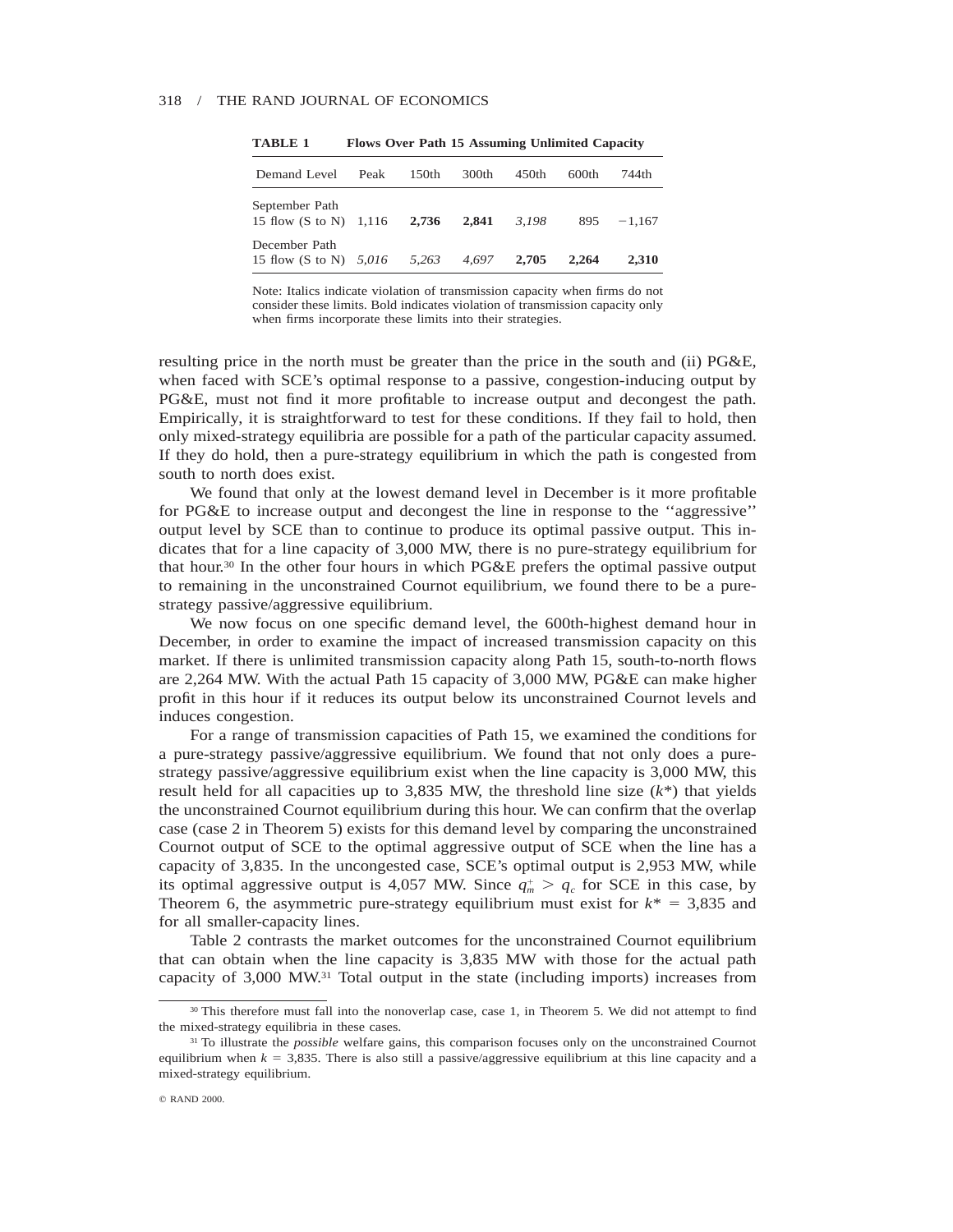| Path 15 Capacity                | 3,000 MW    | 3,835 MW       |
|---------------------------------|-------------|----------------|
| Flow on Path 15                 | 3,000 MW    | 2,264 MW       |
| PG&E output                     | 683 MW      | 3,448 MW       |
| N. California price (\$/MWh)    | 169.3       | 27.8           |
| S. California price (\$/MWh)    | 27.8        | 27.8           |
| N. California consumption (MWh) | 8,443       | 9,450          |
| S. California consumption (MWh) | 18,671      | 18,671         |
| PG&E profit                     | \$117,378   | \$36,713       |
| Industry profit                 | \$1,138,776 | \$390,164      |
| Change in consumer surplus      |             | $+ $1,251,517$ |
| Transmission rents              | \$424,380   | \$0            |
| Change in total surplus         |             | $+ $78,525$    |

**TABLE 2 The Impact of Increased Transmission Capacity (600th-Highest Demand Hour in December)**

27,114 MW under the passive/aggressive equilibrium with  $k = 3,000$  to 28,121 MW under the unconstrained Cournot equilibrium with  $k = 3,835$ . Thus, the additional line capacity is about 83% of the resulting increase in output. Market-clearing prices drop by 80% in the north when transmission capacity is increased and the unconstrained Cournot outcome obtains. The addition of 835 MW of capacity to Path 15 in this model can result in an increase in consumer surplus of over \$1 million, but most of this is a transfer from generation and transmission line owners. The change in total surplus is much smaller.<sup>32</sup>

It is also interesting to examine the market outcomes under the assumption that the market in Southern California is perfectly competitive. If this were the case, even if Path 15 had a capacity of 3,835 MW, PG&E would reduce output and congest the path, since the unconstrained Cournot outcome is no longer an alternative. If Path 15 were congested, the Northern California market would have a price of \$64.7/MWh as opposed to a price of \$25.9/MWh when all firms but PG&E act as a price-taking fringe in a statewide market at this demand level. PG&E's profits are higher when the line is congested, even at a capacity of 3,835 MW. Thus, for Path 15 capacities in this range,<sup>33</sup> consumers in Northern California may be better off if the Southern California market is *less* competitive.

These results indicate that strategic congestion of transmission lines may play an important role in the forthcoming deregulated electricity markets. These effects would not be captured by the most widely used methods for estimating the scope of geographic markets in this industry, which rely upon historical flow data or the simulation of a perfectly competitive regional market. Such methods could fail to recognize some of the most tangible benefits that might result from expansion of transmission capacity.34

<sup>&</sup>lt;sup>32</sup> Consumer surplus and total surplus are unbounded due to the use of a constant elasticity demand function, so the table shows only changes in these measures. PG&E's operations include hydroelectric power, which we treated as having zero marginal cost. Transmission rents are the difference between the north price and the south price multiplied by the flow on the line. We do not attribute the transmission rents to any of the generating companies.

<sup>&</sup>lt;sup>33</sup> For a Path 15 capacity of less than 3,835 MW, additional competition in the south would have no effect on prices in the north, since PG&E prefers to congest Path 15 anyway.

<sup>&</sup>lt;sup>34</sup> The full welfare analysis of a transmission path upgrade would require carrying out this exercise for every hour of the year, including calculating mixed-strategy equilibria for hours that still have congestion. One would then compare benefits of each possible upgrade with its costs, which are idiosyncratic and often controversial (see Baldick and Kahn (1992) to find the optimal upgrade).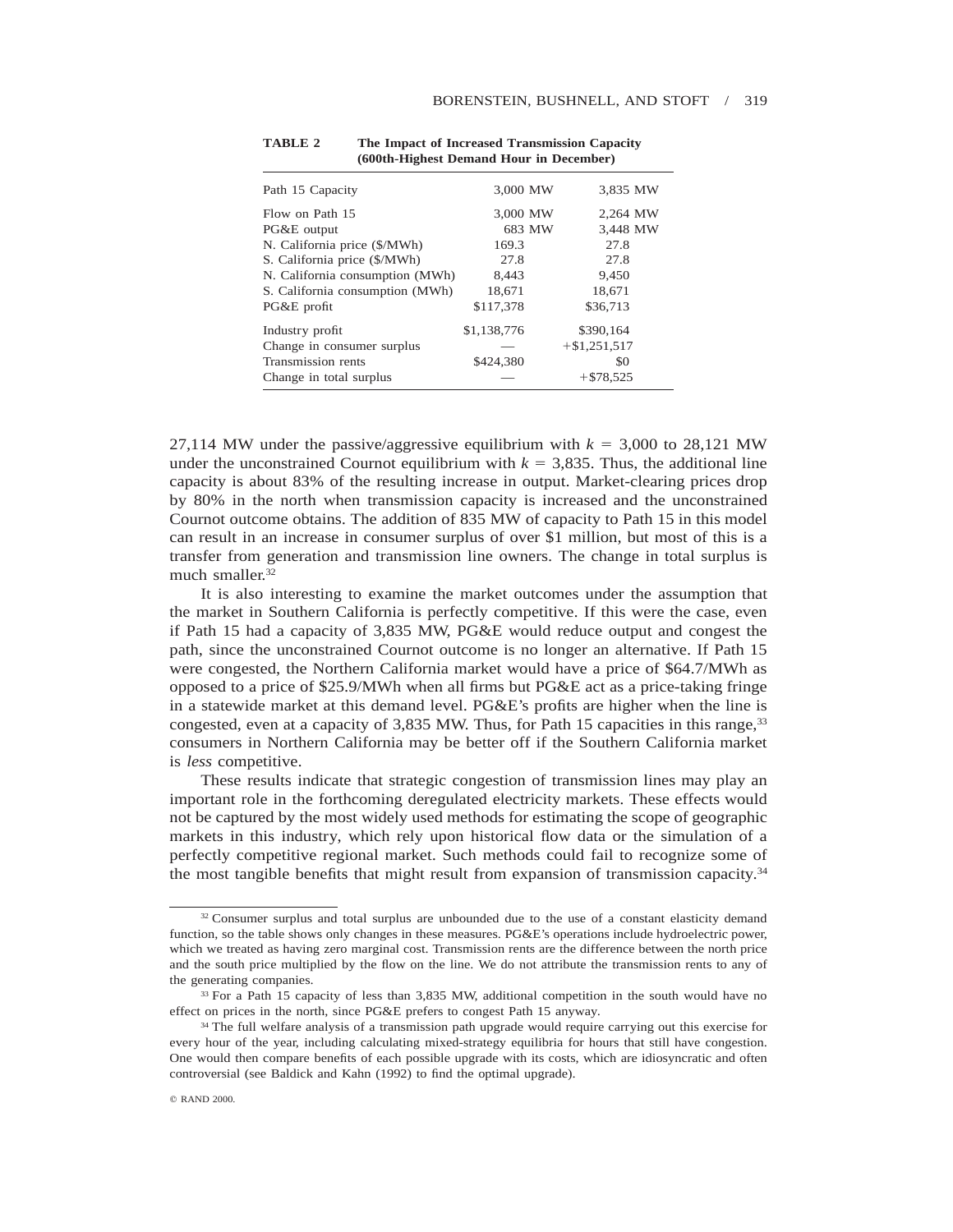# **6. Conclusions**

n Transmission constraints will be at the heart of market power issues in a restructured electricity market. In the absence of transmission constraints in the western United States, it is less likely that any firm would have sufficient market power to significantly elevate prices. Transmission congestion, however, is likely to occur at some times. We have made a preliminary exploration into the market power issues raised by the central role of transmission and the resulting possible benefits to increasing transmission capacity. We have shown that the social value of transmission capacity may not be closely related to the actual flow that occurs on the line. We also have demonstrated how to analyze the impact of transmission capacity on competition. Our results indicate that expanding transmission capacity between markets that suffer from market power problems may have very high payoffs in terms of reduced prices, increased consumption, and lower deadweight loss.

Our analysis, however, has considered only one-shot Nash equilibria with a single dominant firm in each regional market. In reality, the firms that compete in electricity markets will do so repeatedly and, thus, may be able to reduce rivalry through the threat of retaliation. To the extent that firms can reach more cooperative outcomes through such supergame strategies, the competitive effects of transmission lines, as well as most other remedies for the exercise of market power, are likely to be dampened.

Entry of new producers could also mitigate the effects of transmission that we identify here. If entry in the two markets is easy, then sufficient entry in each market could produce as great or greater competitive effects as increasing transmission capacity. It is important to note that entry would have to occur in both markets for it to replicate the competitive effect of a transmission line that we have demonstrated here. If, however, there are sunk costs of entry or fixed costs of operation, then the transmission capacity could be a less expensive route to achieving the benefits of increased competition.

## **Appendix**

Proofs of Lemma 4, Theorem 3, and Theorem 5 follow.

*Proof of Lemma 4.* First, note that for production by a rival of  $q \leq q_m^+(k) - 2k$ , the best response must be  $q_m^+(k)$ . The output of a rival for which the best response is the optimal passive output must therefore be greater than  $q_m^+(k) - 2k$ .

To show that  $q_{sw}$  exists and is unique in the range  $[q_m^+(k) - 2k, \infty]$ , we will show that

$$
\Pi(\min(UBR[q_{\rm sw}], q_{\rm sw} + 2k), q_{\rm sw})
$$

(the left-hand side of (3)) is a continuous decreasing function formed by the intersection of two functions that are tangent at the point  $\tilde{q}$  where UBR[ $\tilde{q}$ ] =  $\tilde{q}$  + 2k. This function is monotonically decreasing in *q* over the relevant range, has a value greater than  $\pi(q_m(k), k)$  (the right-hand side of (3)) at  $q = q_m^+(k) - 2k$ , and has a value less than  $\pi(q_m^-(k), k)$  for some  $q < \infty$ .

By Assumption 3,  $\Pi(UBR(q), q)$  is decreasing in *q*. Also note that  $\Pi(q + 2k, q) = \pi(q + 2k, -k)$ , which is a concave function with a maximum at the optimal aggressive output, where  $q + 2k = q_m^+(k)$ . The function  $\Pi(q + 2k, q)$  is therefore decreasing in *q* for  $q > q_m^+(k) - 2k$ . Lastly, note that

$$
\Pi(UBR(q), q) \ge \Pi(q + 2k, q)
$$

for all *q* and that these two values are equal at  $\tilde{q}$  where  $UBR(\tilde{q}) = \tilde{q} + 2k$ . These two functions are therefore tangent at this point, with the left-hand side of (3) equal to  $\Pi(q + 2k, q)$  for  $q \leq \tilde{q}$  and equal to  $\Pi(UBR(q), q)$  for  $q \ge \tilde{q}$ . Since this tangency point must occur where both functions are decreasing,  $\tilde{q} > q_m^+(k) - 2k$ .

© RAND 2000.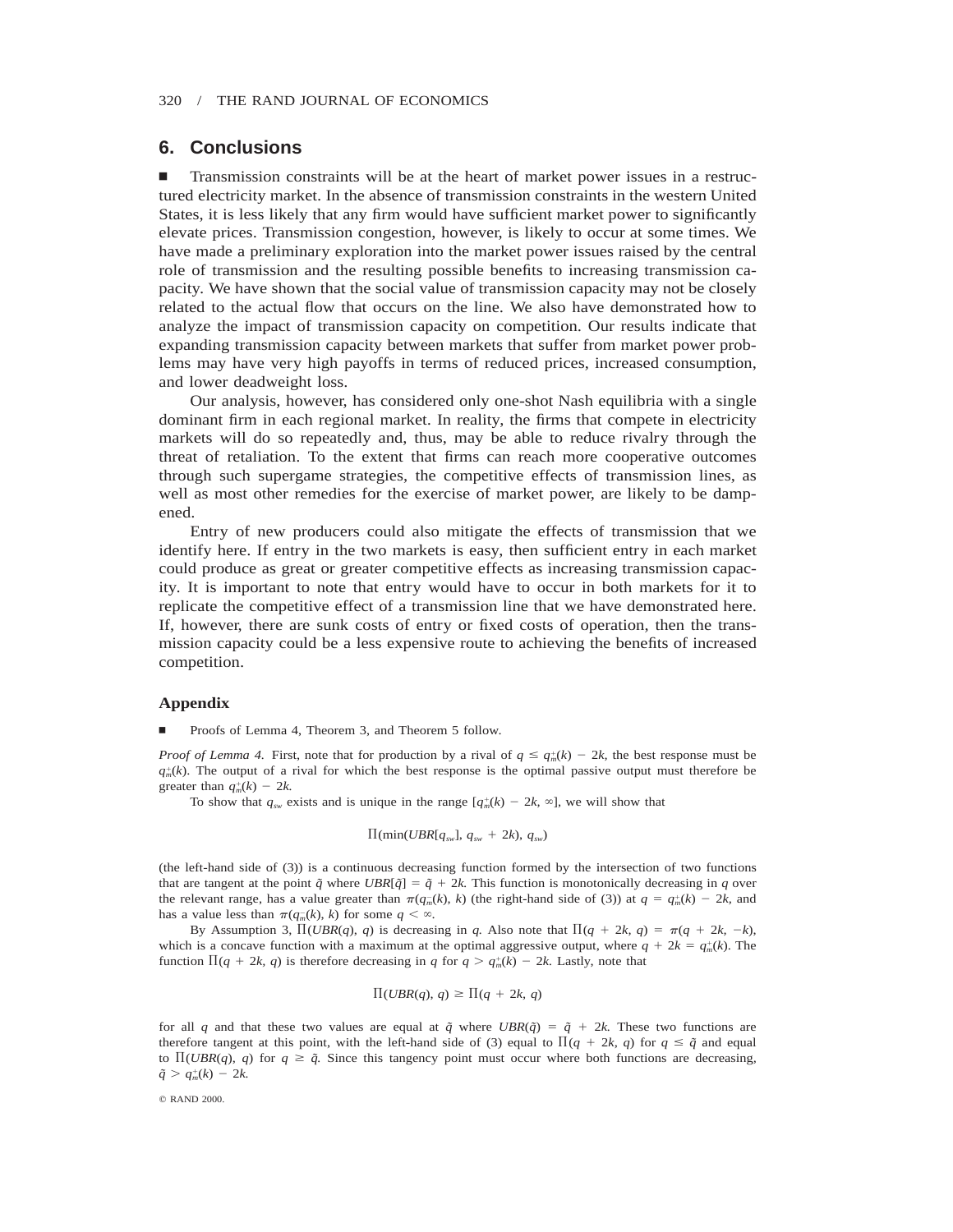## BORENSTEIN, BUSHNELL, AND STOFT / 321

Now note that  $\Pi(q + 2k, q) = \pi(q_m^+(k), -k)$  for  $q = q_m^+(k) - 2k$ . Therefore

$$
\Pi(\min(UBR[q], q + 2k), q) > \pi(q_m(k), k)
$$
 for  $q = q_m^+(k) - 2k$ 

because the optimal aggressive output,  $q_m^+(k)$ , is always more profitable than the optimal passive output,  $q_m^-(k)$ . By Assumption 3,  $\Pi(\min(UBR[q], q + 2k), q) \leq \pi(q_m^+(k), -k)$  for a sufficiently large *q*. The left-hand side of (3), which by the above arguments is continuous and decreasing in  $q$ , is therefore greater than the righthand side of (3) at  $q = q_m^+(k) - 2k$  and less than or equal to the right-hand side for some  $q < \infty$ .

To show that  $q_{sw}(k)$  is increasing in k, note that if  $UBR(q_{sw}) \leq q_{sw} + 2k$ ,  $q_{sw}$  is defined by the equality

$$
\Pi(UBR[q_{sw}], q_{sw}) - \pi(q_m^{-}(k), k) = 0.
$$

Using the implicit function theorem, we can express the effect of line capacity on the switch point as

$$
\frac{\partial q_{sw}}{\partial k} = -\frac{\frac{\partial}{\partial k}}{\frac{\partial}{\partial q_{sw}}} \frac{\Pi(UBR[q_{sw}], q_{sw}) - \pi(q_m(k), k)}{\Pi(UBR[q_{sw}], q_{sw}) - \pi(q_m(k), k)} = -\frac{-\pi_2(q_m(k), k)}{\Pi_2(UBR[q_{sw}], q_{sw})} > 0.
$$
\n(A1)

Note that both  $\pi_1$  and  $\Pi_1$  are zero at the best-response outputs given above and that  $\pi_2$  and  $\Pi_2$  are always negative.

If  $UBR(q_{sw}) > q_{sw} + 2k$ , then  $q_{sw}$  is defined by the equality

$$
\Pi(q_{sw} + 2k, q_{sw}) - \pi(q_m(k), k) = 0.
$$

Again applying the implicit function theorem, we have

$$
\frac{\partial q_{sw}}{\partial k} = -\frac{2\Pi_1(q_{sw} + 2k, q_{sw}) - \pi_2(q_m(k), k)}{\Pi_1(q_{sw} + 2k, q_{sw}) + \Pi_2(q_{sw} + 2k, q_{sw})}.
$$
(A2)

Note that the first term in the numerator represents the change in profit from producing the optimal aggressive output when the line capacity is increased. This must be positive, since  $q_{sw} + 2k < UBR(q_{sw})$ . An increase in *k* therefore allows this firm to increase output toward the optimal level of  $UBR(q_{sw})$ . The second term in the numerator,  $\pi_2$ , is, as before, everywhere negative. The numerator is therefore positive. To evaluate the sign of the denominator, first note that  $\Pi(q, q) = \pi(q, 0)$ , which is concave by assumption with a maximum at  $q = q_m$ . Because of this concavity,  $(\partial/\partial q_{sw})\Pi_1(q_{sw} + 2k, q_{sw})$  must be negative for  $q_{sw} > q_m$ . For any nonzero *k, q<sub>sw</sub>* must be greater than  $q_m$ , since by Lemma 1 each firm would prefer to increase its output if the other firm produces  $q_m$ . Therefore the denominator is negative.

 $q_{sw}$  is therefore always increasing in *k*, whether *UBR*( $q_{sw}$ ) is greater or less than  $q_{sw} + 2k$ . Q.E.D.

*Proof of Theorem 3.* In the presence of losses, the profit of firm *s* when the line is uncongested would be<sup>35</sup>

$$
P(q^s - f - rf^2) \cdot q^s - C(q^s) \quad \text{for } q^s < q^n \tag{A3a}
$$

$$
P(qs - f) \cdot qs - C(qs) \qquad \text{for } qs > qn, \tag{A3b}
$$

and its condition for profit maximization would be

$$
\left[1 + (1 + 2rf)\frac{\partial f}{\partial q^s}\right]P'(q^s - f - rf^2)q^s + P(q^s - f - rf^2) - C'(q^s) = 0 \text{ for } q^s < q^n \tag{A4a}
$$

and

 $\mathbb{R}^2$ 

$$
\left[1-\frac{\partial f}{\partial q^s}\right]P'(q^s-f)q^s+P(q^s-f)-C'(q^s)=0 \text{ for } q^s>q^n. \tag{A4b}
$$

From equation (5) we can infer the derivative of the flow with respect to a change in  $q<sup>s</sup>$  by applying the implicit function theorem:

<sup>&</sup>lt;sup>35</sup> We assume throughout this discussion that the condition  $rf^2 \leq |f|$  is not binding. Losses are always less than the flow quantity.

<sup>©</sup> RAND 2000.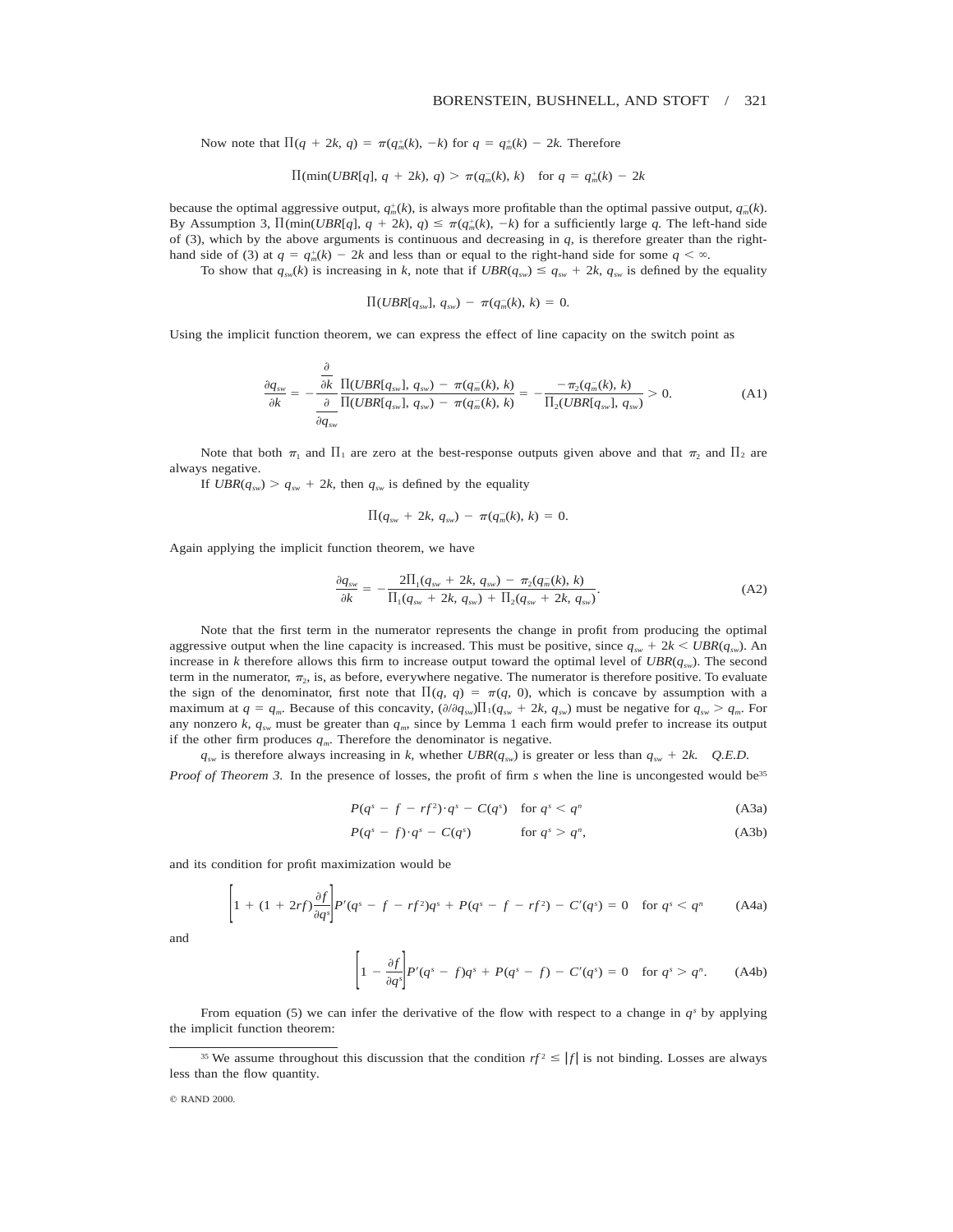For  $q^s < q^n$ ,

$$
\frac{\partial f}{\partial q^s} = -\frac{P'(q^s - f - rf^2)(1 + 2rf)}{P'(q^s - f - rf^2)(1 + 2rf)^2 - 2rP(q^s - f - rf^2) + P'(q^n + f)},\tag{A5a}
$$

and for  $q^s > q^n$ ,

$$
\frac{\partial f}{\partial q^s} = -\frac{P'(q^s - f)}{-P'(q^s - f) - (1 - 2rf)^2 P'(q^n + f - rf^2) + 2rP(q^n + f - rf^2)}.
$$
\n(A5b)

Note that both profit and marginal profit are continuous: when  $q<sup>s</sup> = q<sup>n</sup>$ , (A3a) and (A3b) are equivalent. When  $r = 0$ , i.e., there are no losses, at the point of a symmetric equilibrium  $(q^n = q^s) \frac{\partial f}{\partial q^s} = \frac{1}{2}$ , so

$$
\frac{1}{2}P'(q^s)q^s + P(q^s) - C'(q^s) = 0.
$$
\n(A6)

When  $r > 0$ , however, at the point of a symmetric equilibrium  $(q^n = q^s)$ ,

$$
\frac{\partial f}{\partial q^s} = -\frac{P'(q^s)}{2P'(q^s) - 2rP(q^s)} > -\frac{1}{2}.
$$

In this case, (A3b) and (A4b) become

$$
\phi P'(q^s)q^s + P(q^s) - C'(q^s) = 0 \qquad \frac{1}{2} < \phi < 1. \tag{A7}
$$

The presence of losses lowers the marginal revenue of each firm and, thus, at the no-losses symmetric Cournot equilibrium outputs, each firm would now, with losses, want to reduce its output. Thus, if a symmetric Cournot equilibrium exists, it would be at a lower quantity than in the absence of losses.

For sufficiently small *r* an equilibrium will, in fact, exist. To see this, note that by Assumption 3, each firm's profits are concave in its own output when  $r = 0$ . By differentiating (A5) with respect to  $q<sup>s</sup>$ , it can be verified that the second-order impact of output on profits is continuous in *r.* Since this second-order impact is negative when  $r = 0$ , for sufficiently small *r*, profits are concave for both  $q<sup>s</sup> < q<sup>n</sup>$  and  $q<sup>s</sup> > q<sup>n</sup>$ . Since the derivative of the profit function is continuous, even at  $q^s = q^n$ , the profit function (A3) must be the inner envelope of two concave functions that define the two segments of (A3) and will therefore be concave. *Q.E.D.*

*Proof of Theorem 5.* Below we prove by example the existence of each of these two cases. To prove that these two cases are exhaustive, we must show that (1) If no passive/aggressive equilibrium exists for a line of capacity  $\tilde{k}$ , then no passive/aggressive equilibrium exists for any line of capacity greater than  $\tilde{k}$ , and (2) if the unconstrained Cournot equilibrium exists for a line of capacity  $\tilde{k}$ , then the unconstrained Cournot equilibrium exists for any line of capacity greater than  $\tilde{k}$ . To prove (1), note that the passive/aggressive equilibrium ceases to exist when the passive firm (*n* in the discussion above) finds it less profitable to produce its optimal passive output than to act more aggressively, decongesting the line or congesting it in the opposite direction. Increases in  $k$  reduce the profit from producing the optimal passive quantity and weakly increase the profit from acting more aggressively, since acting more aggressively does not require the firm to congest the line in the opposite direction. Thus, if no passive/aggressive equilibrium exists for a line of capacity  $\vec{k}$ , then no passive/aggressive equilibrium exists for any line of capacity greater than  $\tilde{k}$ . To prove (2), simply note that at *k*\*, at least one firm is indifferent between the unconstrained Cournot equilibrium and producing its optimal passive quantity in response to the other firm producing its Cournot equilibrium quantity. Increases in *k* beyond *k*\* have no effect on profit in the Cournot equilibrium and strictly decrease the profit of a firm from producing its optimal passive quantity. Thus, if the unconstrained Cournot equilibrium exists for a line of capacity  $\vec{k}$ , then the unconstrained Cournot equilibrium exists for any line of capacity greater than  $\vec{k}$ .

*Examples of asymmetric market equilibria.* For an example of the first case in Theorem 5, where there exists a range of *k* for which no pure-strategy equilibrium exists, consider two markets, *N* and *S,* where demands are  $q^s = 10 - p$  and  $q^N = 12 - p$ , and each market has one producer with cost function  $C^s(q) = C^n(q) = 0$ . With no transmission line, the prices in *S* and *N* are 5 and 6, respectively, and the outputs are 5 and 6, respectively, for a total industry output of 11. The Cournot equilibrium quantities are 22/3 for each firm with

q RAND 2000.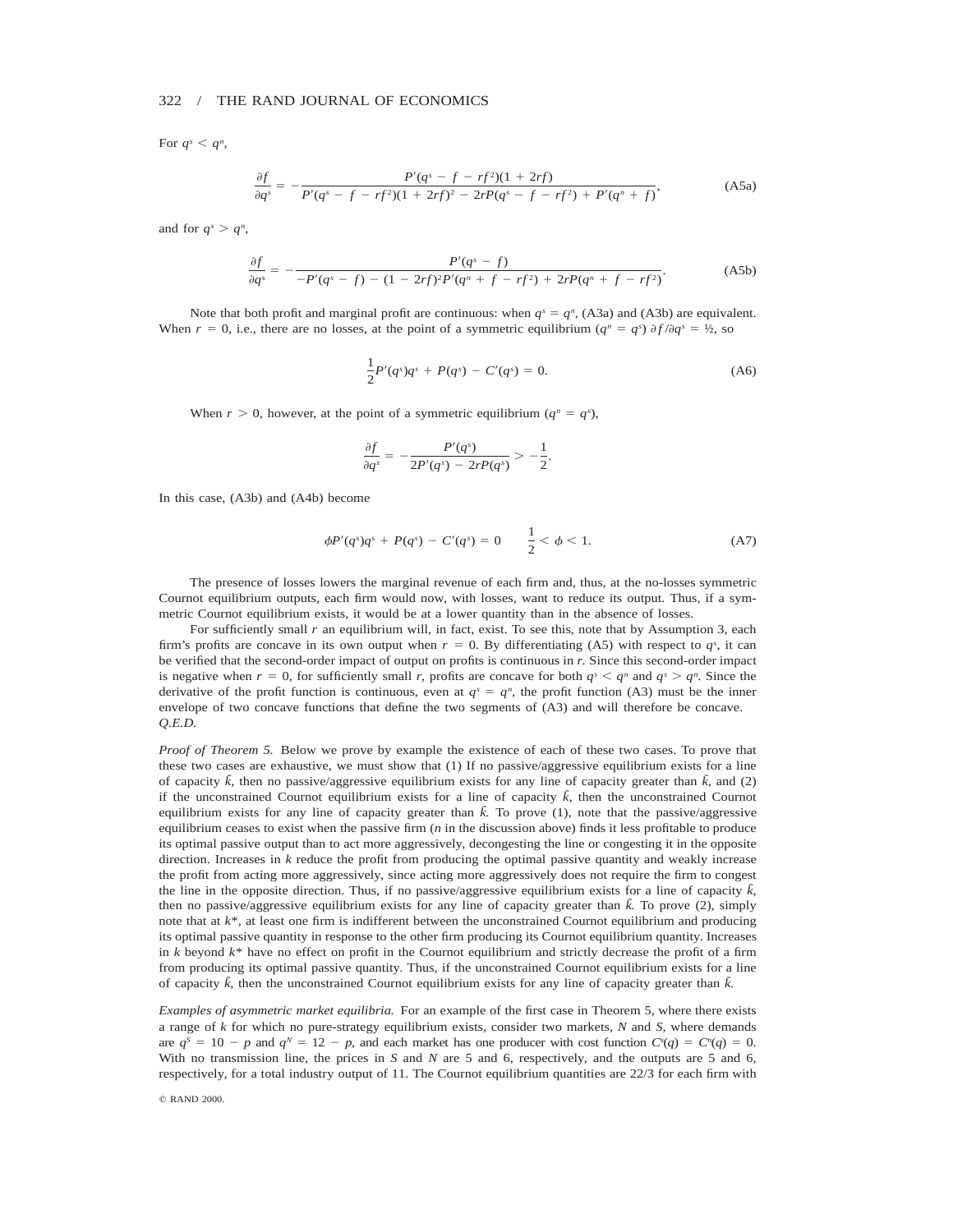a total industry output of 44/3 and price of 11/3, and a net flow on the line of 1 from *S* to *N.* The profit of each firm in this equilibrium is  $22/3.11/3 = 242/9$ , or about 26.89.

The northern firm's profit if a line of size  $k$  is congested into its market is

$$
\pi^{n}(q^{n}(k)) = P^{N}(q^{n} + k)q^{n} = (12 - q^{n} - k)q^{n},
$$

and the first-order condition implies that  $q_m^{n-} = 6 - k/2$ , where  $q_m^{n-}$  is  $q_m^-$  for firm *n*, giving profit from producing the optimal passive output of

$$
\pi^n(q_m^{n-}(k))=\bigg(6-\frac{k}{2}\bigg)^2.
$$

The line capacity, *k,* that leaves the northern firm indifferent between the unconstrained Cournot and the optimal passive output is therefore  $[6 - (k/2)]^2 = 26.89 \Rightarrow k = 1.6291$ .<sup>36</sup> For a line size slightly less than this,  $k = 1.6$  for instance, the unconstrained Cournot equilibrium is not achievable; firm *n* would (just barely) prefer to produce the optimal passive output than to play its Cournot best response to *s* producing its unconstrained Cournot quantity. But if *n* produces its optimal passive output, *s* will revert to selling its profitmaximizing quantity that congests the line,  $q_{m}^{s+} = 5.8146$ . This is less than *s*'s Cournot quantity, 7.3333. As *s* reduces its output, producing its optimal passive output becomes less attractive to *n.* In this case, *n* will jump to producing its Cournot best response to 5.8146, which is 8.0927. With the line uncongested, however, *s* will then respond with its Cournot best response of 6.9536, and the process will once again iterate toward the unconstrained Cournot equilibrium. Since the line is just slightly below the level that can support the unconstrained Cournot, as *s*'s output approaches its Cournot equilibrium quantity, and strictly before it equals that quantity, *n* will once again revert to producing its optimal passive output. No pure-strategy equilibrium exists.

For an example of the second case, consider markets with the following demands:  $q^N = 15 - p$ ,  $q^S = 15 - 4p$ , and again one producer is in each market with  $C^n(q) = C^s(q) = 0$ . If there is no transmission line, the monopoly quantities in the two markets are each 7.5 and the monopoly prices are  $P<sup>N</sup> = 7.5$  and  $P<sup>S</sup> = 1.875$ . If there were a transmission line with no capacity constraint, then the Cournot problems for the two firms would be identical. In the resulting Cournot duopoly equilibrium,  $q^n = q^s = 10$ ,  $P = 2$ , and each firm earns profit of  $\pi = 20$ .

We now examine the market outcomes when the transmission constraint is binding. If firm *n* produces its optimal passive output, its profit as a function of the line capacity *k* is

$$
\pi^{n}(q_{m}^{n-}(k)) = [P^{N}(q^{n} + k)]q^{n} = (15 - q^{n} - k)q^{n}.
$$
 (A8)

The first-order condition implies that  $q_m^{n-1} = 7.5 - k/2$ , giving profit for firm *n* when it produces its optimal passive output of

$$
\pi^{n}(q_{m}^{n-}(k)) = \left(7.5 - \frac{k}{2}\right)^{2}.
$$
 (A9)

The line capacity, *k,* that leaves the northern firm indifferent between the unconstrained Cournot duopoly equilibrium and producing the optimal passive output is therefore  $[7.5 - k/2]$ <sup>2</sup> = 20  $\Rightarrow k = 6.057$ .<sup>37</sup> For a line size slightly less than this,  $k = 6$  for instance, the unconstrained Cournot duopoly equilibrium is not achievable; firm *n* would (just barely) prefer to produce its optimal passive output than to play its Cournot best response in response to *s* producing its unconstrained Cournot quantity. At  $k = 6$ , however, there is a passive/aggressive equilibrium in which *s* produces  $q<sup>s</sup> = 10.5$ , of which 6 is exported to *N*, and firm *n* responds by producing  $q^n = 4.5$ .

At  $k = 6.057$ , the unconstrained Cournot duopoly equilibrium is feasible. From that equilibrium, if firm *n* were to reduce its output from its Cournot quantity of 10 to its optimal passive output of 7.5  $-$  6.057/2  $=$  4.472, the line would become congested with flow from *S* to *N*. Given that the line is congested, the optimum output for *s* would be  $q_m^{s+} = (15 + k)/2 = 10.528$ .

<sup>&</sup>lt;sup>36</sup> Note that the line of  $k = 1.6291$  yields additional output of only 3.6666, so then line capacity is 44% of the additional output, in contrast to about 17% with linear demand and constant marginal cost in the symmetric case.

<sup>&</sup>lt;sup>37</sup> Note that the line of  $k = 6.057$  yields additional output of only 5, so the line capacity is 121% of the additional output it elicits.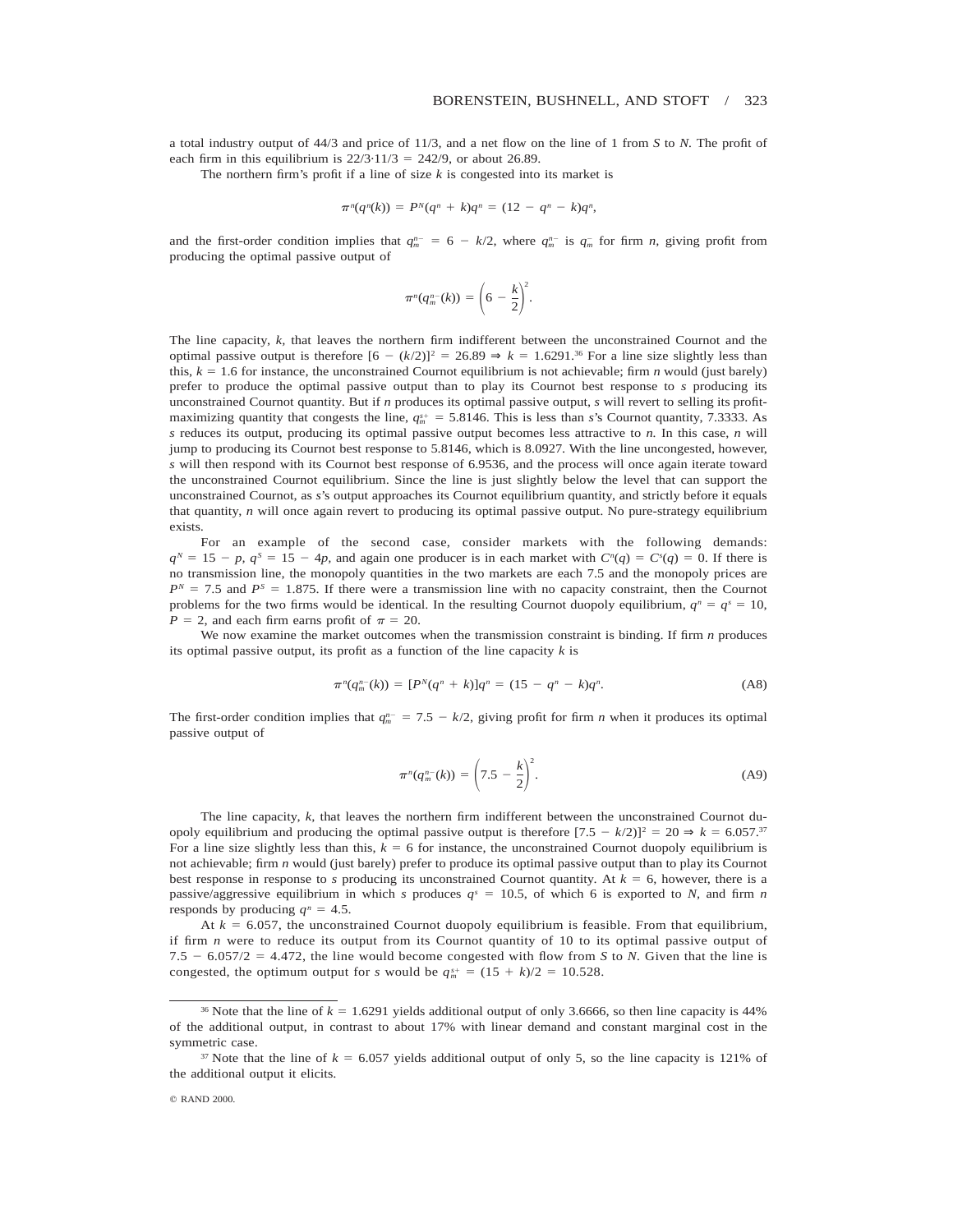Unlike in case 1, if firm *n* jumps from the unconstrained Cournot duopoly equilibrium to producing its optimal passive output, firm *s*'s best response in this case is to *increase* its output from the quantity it produces in the unconstrained Cournot duopoly equilibrium. This reinforces *n*'s incentive to produce its optimal passive output. Thus, when  $k = 6.057$ , the critical line size to support the unconstrained Cournot duopoly equilibrium, there is also a passive/aggressive equilibrium. In this equilibrium, firm *n* produces  $q^n = 4.472$  and firm *s* produces  $q^s = 10.528$ , and the line is congested with flows from *S* to *N* of 6.057. The result is a price in the north of  $P^N = 4.471$  and in the south of  $P^S = 2.632^{38}$  This sort of outcome with two pure-strategy equilibria is illustrated in Figure 7.

As the line size increases beyond  $k = 6.057$ , both the uncongested and the passive/aggressive equilibria are possible until the line expands to about  $\bar{k} = 6.36$ , the line size at which the passive/aggressive equilibrium disappears. At any line size above  $\bar{k}$ , firm *n*'s profit from producing its optimal passive output, which congests the incoming line, is smaller than the profit of playing the unconstrained Cournot best response.<sup>39</sup>

Two pure-strategy equilibria exist for some line sizes in case 2, but not in case 1, because in case 2, when *n* switches from the unconstrained Cournot equilibrium to producing its optimal passive output, firm *s* responds by increasing its own output. An increase in *s*'s output decreases the profitability for *n* of playing its unconstrained Cournot best response, reinforcing its decision to produce its optimal passive output. In contrast, in case 1, *s*'s output fell in response to *n* producing its optimal passive output, thereby inducing *n* to deviate from producing its optimal passive output. This illustrates the necessary and sufficient condition expressed in Theorem 5. *Q.E.D.*

#### **References**

BALDICK, R. AND KAHN, E. ''Transmission Planning in the Era of Integrated Resource Planning: A Survey of Recent Cases.'' Working Paper LBL-32231, Lawrence Berkeley Laboratory, 1992.

BORENSTEIN, S. AND BUSHNELL, J.B. ''An Empirical Analysis of the Potential for Market Power in California's Electricity Industry.'' *Journal of Industrial Economics,* Vol. 47 (1999), pp. 285–324.

, , AND STOFT, S. ''The Competitive Effects of Transmission Capacity in a Deregulated Electricity Industry.'' POWER Working Paper PWP-040, University of California Energy Institute, 1998.

, -, -, AND KNITTEL, C.R. "Market Power in Electricity Markets: Beyond Concentration Measures.'' *Energy Journal,* Vol. 20 (1999), pp. 65–88.

-, AND WOLAK, F.A. "Diagnosing Market Power in California's Deregulated Wholesale Electricity Market.'' POWER Working Paper PWP-064r, University of California Energy Institute, 2000.

BRANDER, J.A. AND KRUGMAN, P. ''A 'Reciprocal Dumping' Model of International Trade.'' *Journal of International Economics,* Vol. 15 (1983), pp. 313–321.

BUSHNELL, J.B. ''Water and Power: Hydroelectric Resources in the Era of Competition in the Western U.S.'' POWER Working Paper PWP-056r, University of California Energy Institute, 1998.

CALIFORNIA INDEPENDENT SYSTEM OPERATOR. *1998 Transmission Reliability Report.* Folsom, Calif.: California Independent System Operator, 1998.

CARDELL, J.B., HITT, C.C., AND HOGAN, W.W. ''Market Power and Strategic Interaction in Electricity Networks.'' *Resources and Energy Economics,* Vol. 19 (1997), pp. 109–137.

CHAO, H.P. AND PECK, S. ''A Market Mechanism for Electric Power Transmission.'' *Journal of Regulatory Economics,* Vol. 10 (1996), pp. 25–60.

FUDENBERG, D. AND TIROLE, J. *Game Theory.* Cambridge, Mass.: MIT Press, 1991.

GREEN, R.J. AND NEWBERY, D.M. ''Competition in the British Electricity Spot Market.'' *Journal of Political Economy,* Vol. 100 (1992), pp. 929–953.

JOSKOW, P.L. AND FRAME, R. ''Report on Horizontal Market Power Analysis.'' PJM Supporting Companies Request for Market Based Rates. Federal Energy Regulatory Commission. Docket no. ER97-3729-000, 1997.

KLEMPERER, P.D. AND MEYER, M.A. ''Supply Function Equilibria in Oligopoly Under Uncertainty.'' *Econometrica,* Vol. 57 (1989), pp. 1243–1277.

<sup>38</sup> If the passive/aggressive pure-strategy equilibrium obtains, then total output is unchanged from the outcome with no transmission line (with linear demand and constant marginal cost). There would, however, still be a positive total surplus effect from building the line: output would be reallocated from *s,* where it has lower value on the margin, to *n*. This is reflected in the fact that the line causes  $P<sup>S</sup>$  to increase and  $P<sup>N</sup>$ to decline.

<sup>&</sup>lt;sup>39</sup> The profit of *n* playing its unconstrained Cournot best response to the aggressive firm playing  $q_m^*$  is  $\pi = 18.66$ . Comparing this to the profit from producing its optimal passive output  $[7.5 - (k/2)]^2$  and solving for *k* gives  $\overline{k}$ .